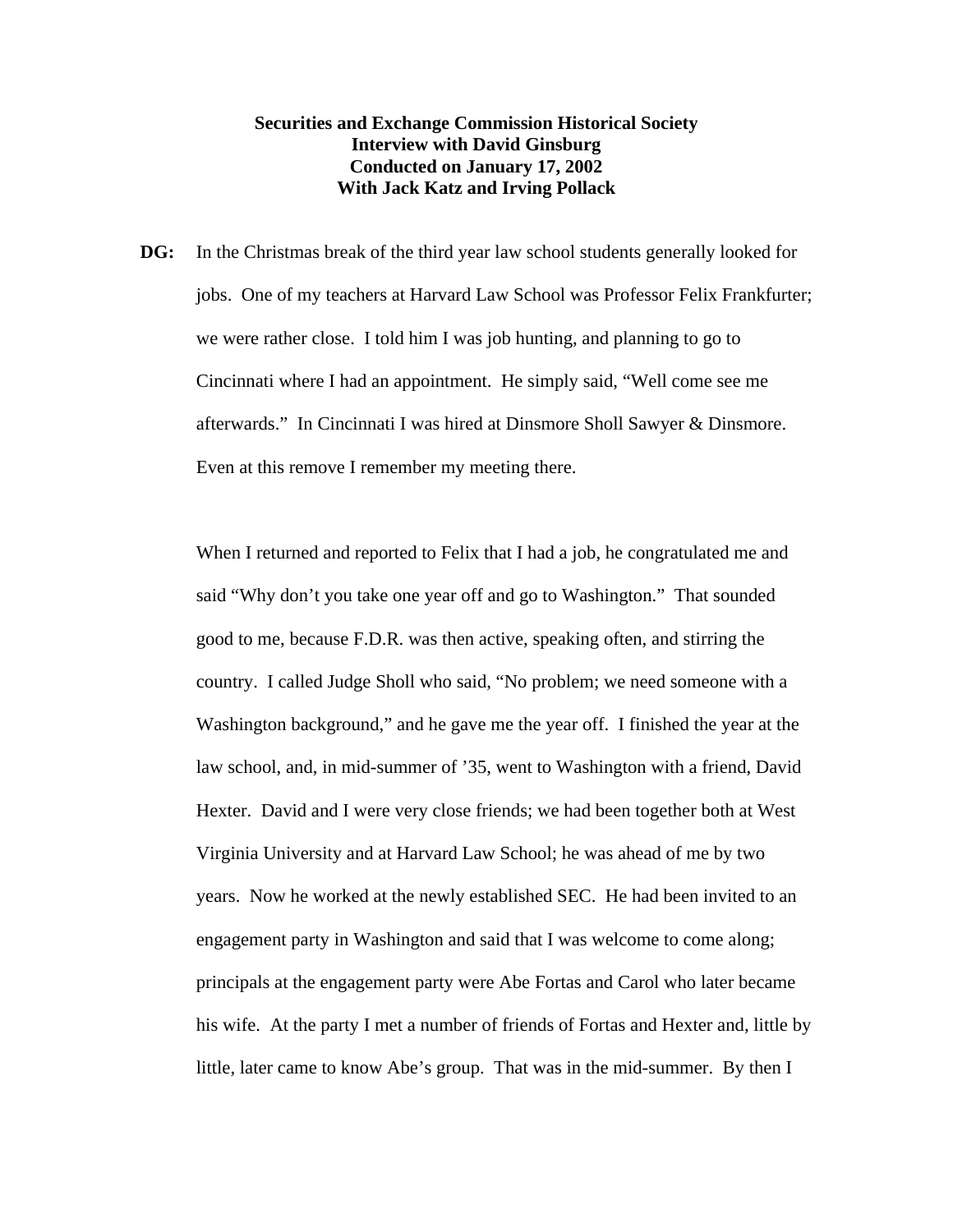had already made up my mind that Washington was where I wanted to live and work – and had already called Judge Sholl to explain my change of mind. He understood and wished me luck.

I took the bar exam in West Virginia and then early in September, or the end of August I came to Washington and there reunited with Joe Rauh, a classmate and friend in law school. We remained friends throughout our lives. Joe and I had both been sent by Frankfurter to the SEC. We talked about it, and we both felt that the SEC was an outstanding and important agency; just born, quickly growing and we both felt that it would be interesting to be with it from its early beginnings. Joseph Kennedy had been at the head of a predecessor agency before the SEC was created – and he was just about to leave Washington. He had worked with the '33 act – and the beginnings of the '34 Act at the Federal Trade Commission. The FTC was now engaged in work that emerged from some seventy-five volumes of hearings – an immense series – on public utility holding companies. Those hearings led to the '35 Act.

- **Q:** Who had headed up that study at the FTC?
- **DG:** I don't know; I never met anyone at that time at the Federal Trade Commission, but we did know about the hearings and collateral work. So Joe and I began work at the SEC. Joe's wife had a baby that first month, and that took time from all of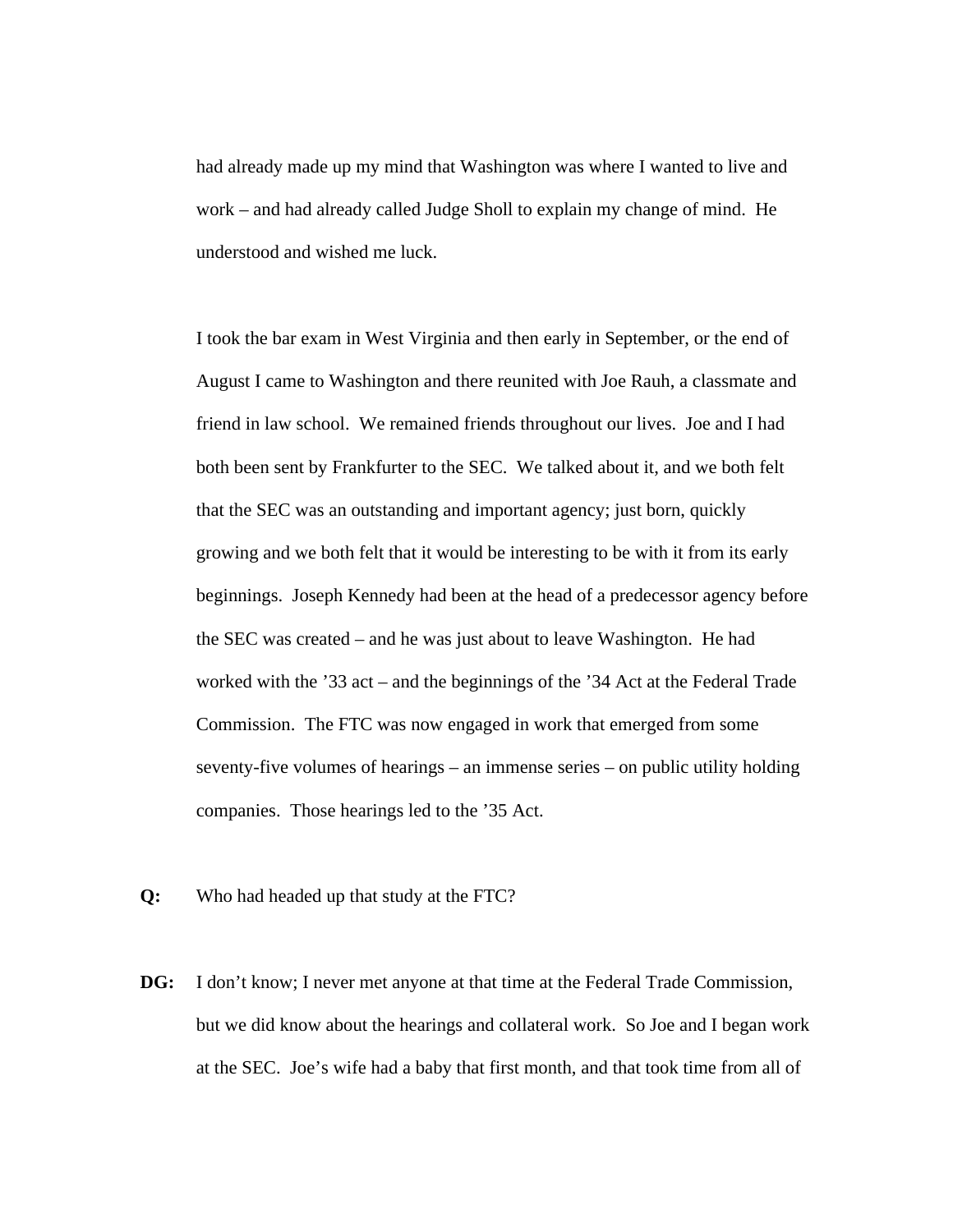us. At the SEC, I was assigned to the general counsel's office. John L. Burns, I believe, headed the office.

**Q:** General counsel.

**DG:** And I was assigned to work with a man named – because of his name I remember him so well – Isaac Newton Phelps Stokes III, an immensely able, bright fellow who supervised the preparation of opinions. And who himself could write beautifully. The '33 Act had become law; the SEC had been created under the '34 Act legislation. I think the '35 Holding Company Act was then being considered in the Senate. We expected the bill to become law. After the bill was enacted the New York Bar began to demand opinions about this sentence or that in the new legislation. Not many facts, but asking, nevertheless, opinions often without providing specific cases. Most of those we politely returned. But as facts emerged, as cases developed, we were flooded with inquiries not only from New York, but from Chicago and elsewhere throughout the country. We were very busy.

For me Ike Stokes was an outstanding craftsman in English. He prepared carefully written and wonderfully clear opinion letters, and I'm sure that's why he held that job. He was for me a marvelous tutor who instilled in me a lifelong interest in the use of language. I've taught writing to young lawyers in my own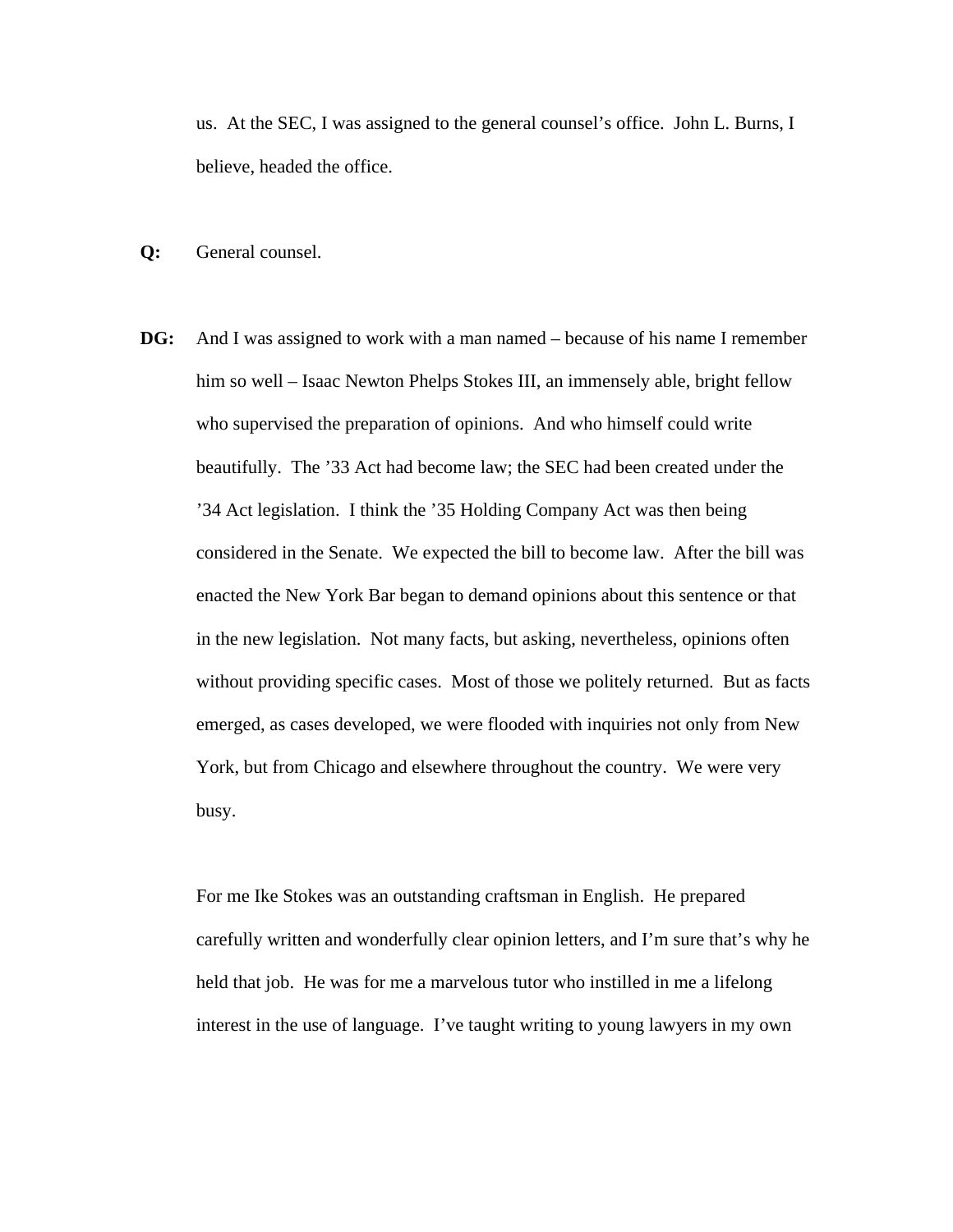office for years and I'm still doing so. It's a debt that I owe Ike and the SEC from that beginning.

- **Q:** You said "opinion letters." What were these opinion letters? Formal interpretations?
- **DG:** Yes, primarily interpretation but we insisted that questions be related to specific facts. Some lawyers in private practice were asking carefully phrased questions that could assist them in achieving undesirable collateral objectives.
- **Q:** You said the legislation was then pending in the Senate. Did you participate in any of the legislative efforts, or are you aware by anecdotes or otherwise, who are the people who were active in getting that legislation through the Congress?
- **DG:** Yes. Tom Corcoran and Ben Cohen were totally engaged in getting the legislation through Congress. I first met Justice Black, Senator Black then, while serving as a messenger for Tom Corcoran, carrying a draft statement and information for the Senator. Very early, John Burns told me that from time to time I'd be assigned to such work with Tom Corcoran and Ben Cohen, who to me seemed to be independent White House operators, not part of the SEC yet, somehow, working with the White House. In fact the bulk of my time between '35, when I first came here, through '38 was spent with them in their offices.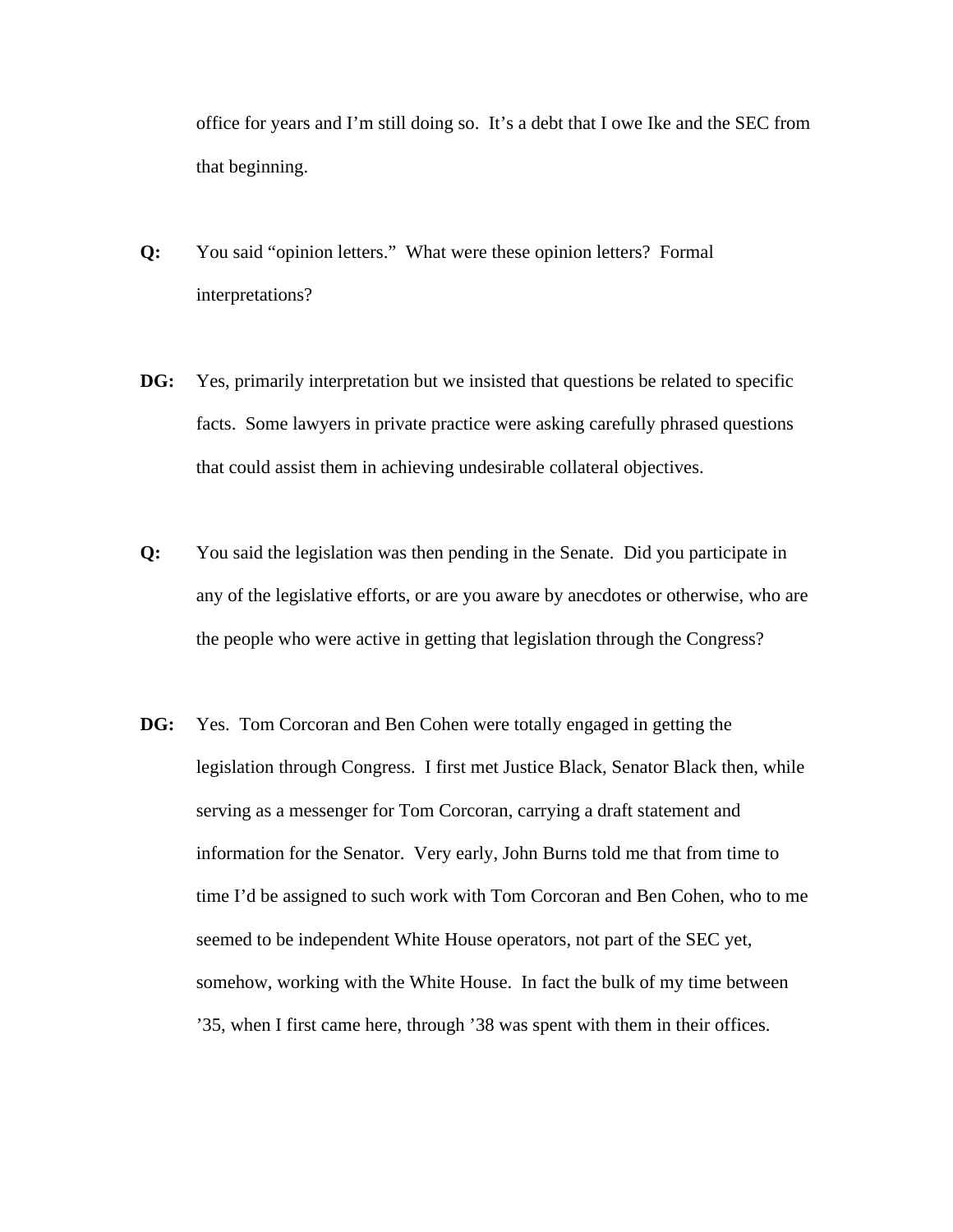Much of that time was required by the litigation testing the constitutional validity of the '35 Act – which had passed the Senate by a very narrow margin. So I continued work at the Commission -- then and now a jewel agency, until I was sent to Ben and Tom's offices located in the Interior Building. Ben proved to be the wisest man I've ever known – the best lawyer and a most understanding man. Tom Corcoran, too, was a marvelously interesting, convivial, pleasant Irishman who had a superb intellect. Together these were the best lawyers I've ever known. Ben and Tom together served the nation in extraordinary ways, loyally and totally.

- **Q:** Do you perhaps recollect any stories that you picked up of their relationship with the White House in pushing legislation? Because they had work on both the '33 and '34 Act before they got to the '35 Act.
- **DG:** I came at the end of the consideration of the '35 Act, so that my knowledge of their work on the early SEC legislation is limited. I have almost no recollections of their earlier efforts.
- **Q:** Do you recall the strategy that the Commission used in determining what case to take up to the Supreme Court on the constitutionality?
- **DG:** That brings a story to mind that may be of interest to you. Registration was the first area of the '35 to be challenged. The companies refused to register. We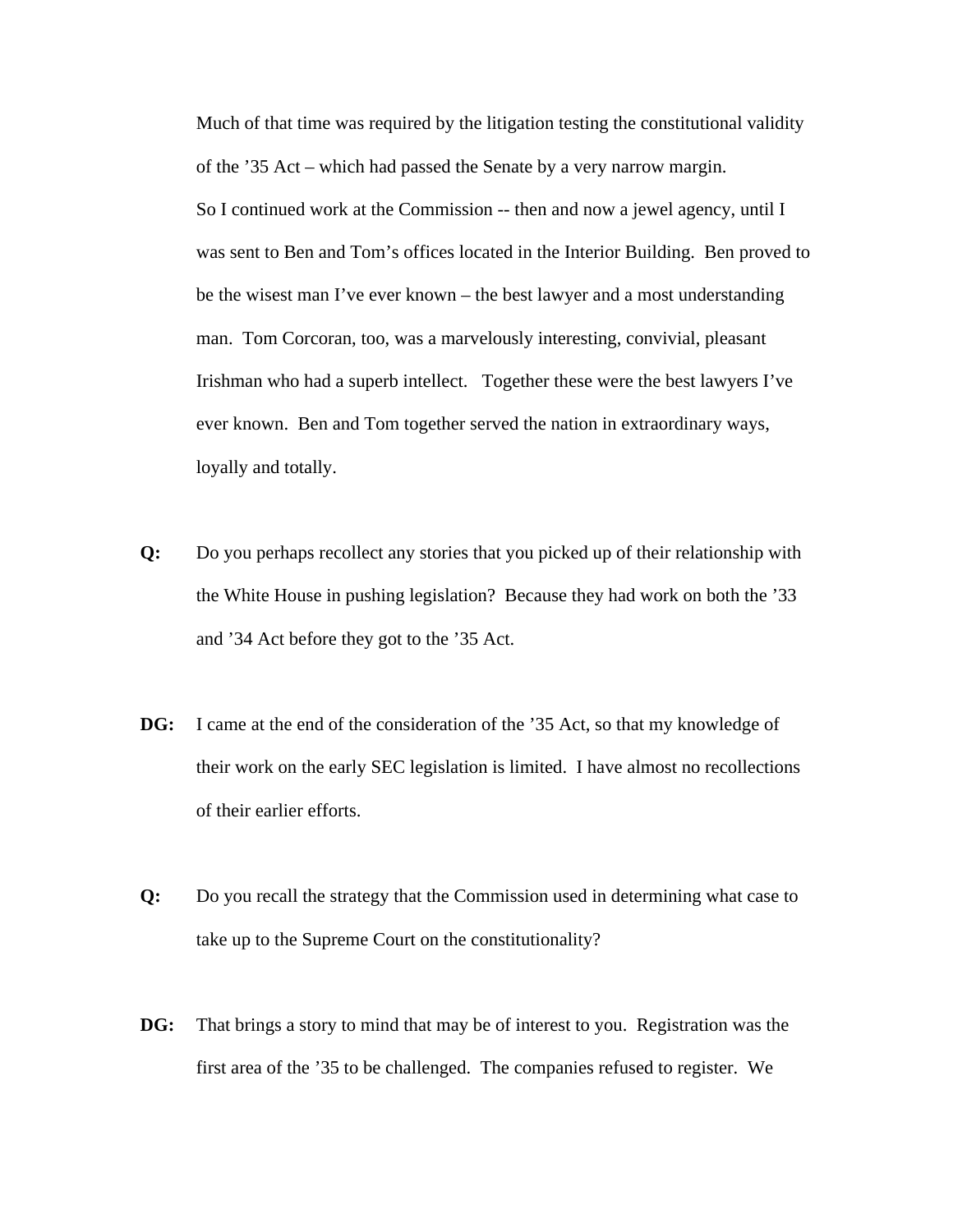defended on the ground that registration imposed no losses, costs or other excessive burdens. John W. Davis of Davis Polk in New York represented a dentist in Baltimore who in the *Burco* case held what we were told was \$100 of stock.

Ben had been a successful lawyer in New York city but only as a lawyer's lawyer. When lawyers confronted troublesome problems, they'd sometimes consult Ben. He was known to be bright to the point of genius. He had received his law degree from Chicago, earned an LLM degree at Harvard, then clerked with Judge Mack in New York and later practiced there. He was a close friend of Professor Frankfurter at Harvard.

- **Q:** You were talking about the *Burco* case.
- **DG:** *Burco*, yes. When the *Burco* case began, neither Tom nor Ben, so far as I know had ever entered a courtroom. They may have done so, but there was no indication of it. They now had an important case coming up and papers were rolling in. They needed someone to try the case in court. They quickly recruited a lawyer in private practice in Washington. He had been recommended by Professor Frankfurter. It was he who tried the case on a motion to dismiss the complaints on grounds of no issue. And won it. This was preliminary to the beginning of litigation that lasted about two years. The lawyer in private practice was Dean Acheson from Covington & Burling.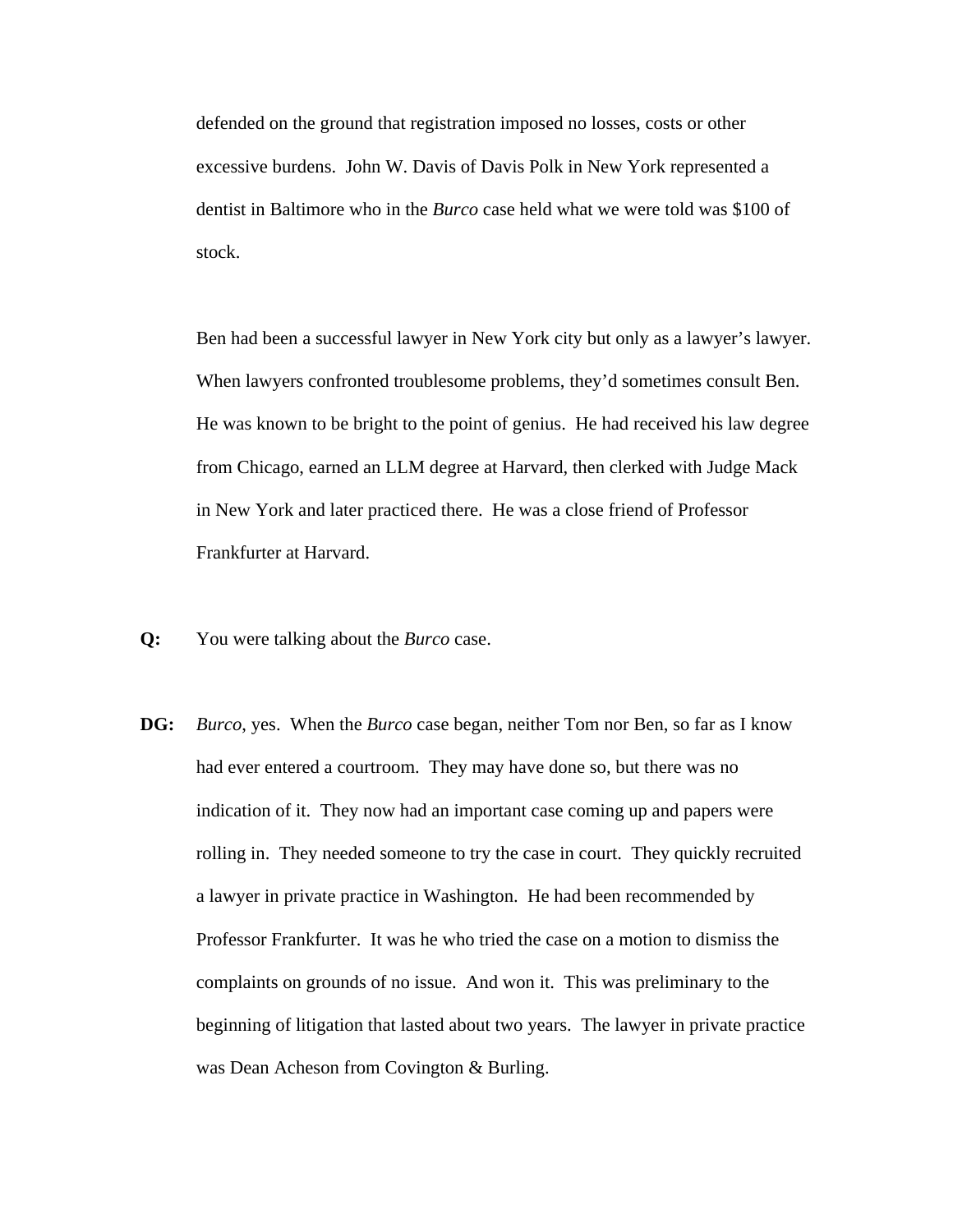## **Q:** Washington?

- **DG:** Yes. And that was the first time I met him. He did a first rate job. The judge supported us and everything went well. Now you've got to bring me back to what you want me to pursue.
- **Q:** The strategy after that case in defeating the efforts to declare the statute unconstitutional.
- **DG:** That was the beginning of litigation that lasted until '38. During that period I spent most of my time with Ben and Tom. The Justice Department was of course deeply involved as the case approached the Supreme Court. We dealt with Paul Freund of the Solicitor General's office – he and I were housemates – and had a crew working with Electric Bond and Share in New York city trying to agree with the company on a stipulation of facts.
- **Q:** Do you recall who the lead person was that was handling that strategy in the litigation?
- **DG:** I know from working on the Supreme Court briefs that most of the legal analysis was Ben's. Bob Jackson was then the Solicitor General; Paul Freund was, I think, assigned to work with us. Incidentally, the case was no longer *Burco* but involved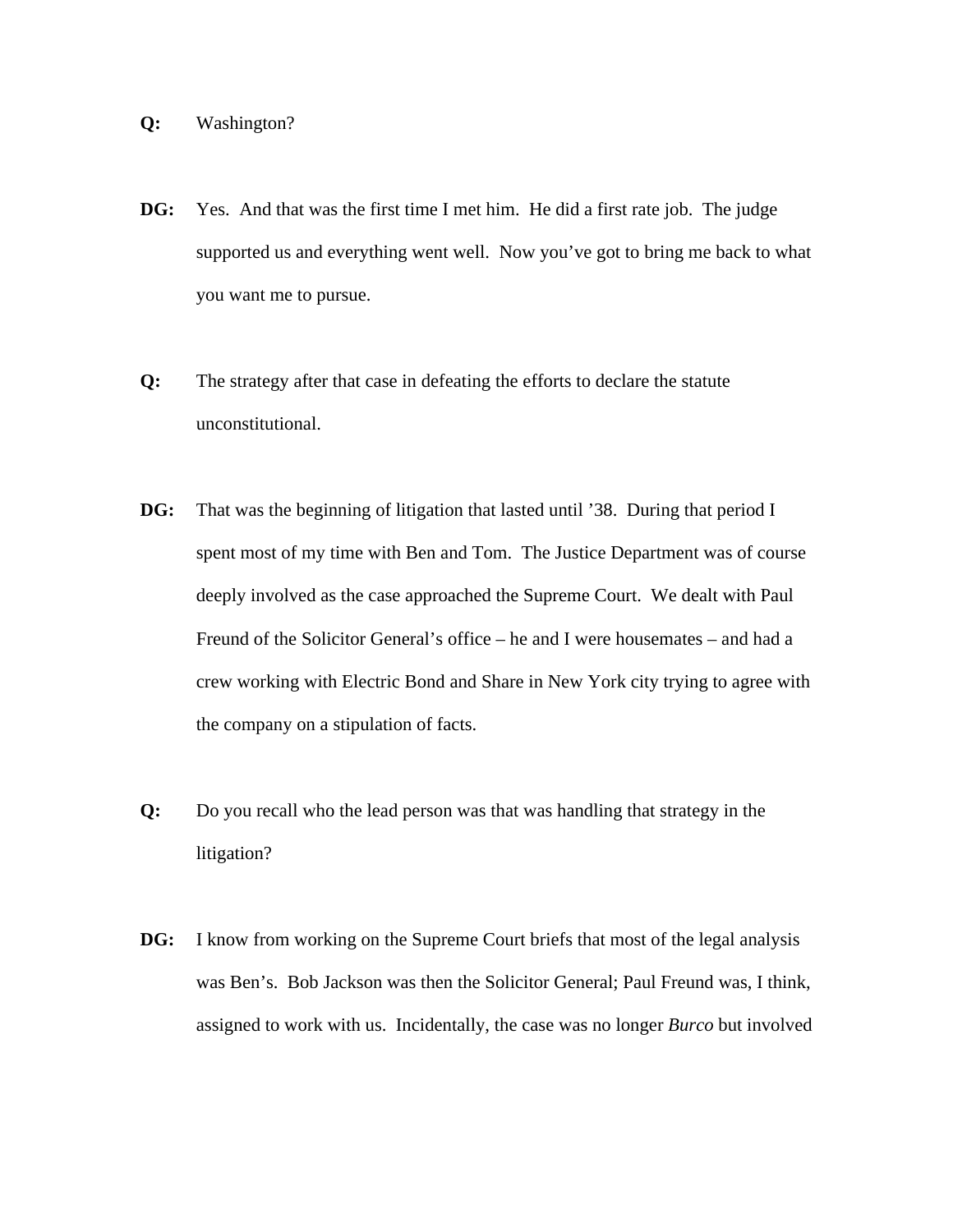one of the very large public utility holding companies. We were trying to test the full scope of the statute, particularly the need for registration.

- **Q:** Do you recall, David, who argued the case in the Supreme Court for the government?
- **DG:** Oh yes. Unforgettable. Bob Jackson, as Solicitor General, and Ben divided the argument. In the court I sat with them. Ben, who had been preparing endlessly for the argument, was there first and alone. Bob was late. He didn't say a word – simply arrived and sat down. Ben had been up since five o'clock rehearsing. We were there in formal clothes; Bob showed up about two minutes before the Court came in. We were immensely relieved that he managed to get there. And he made a fine argument. He spoke first, presenting the facts; Ben followed with the law. It all ended well, as you know. But that was only after extensive litigation in the District Court, in the Court of Appeals of the Second Circuit in New York, and then finally in the Supreme Court. We had chosen the *Electric Bond and Share Co.* as the test case.
	- **Q:** Was there some special reason that that was chosen?

**DG:** It was big, diversified, presented virtually all of the issues that we wanted to raise in the initial phase of litigation.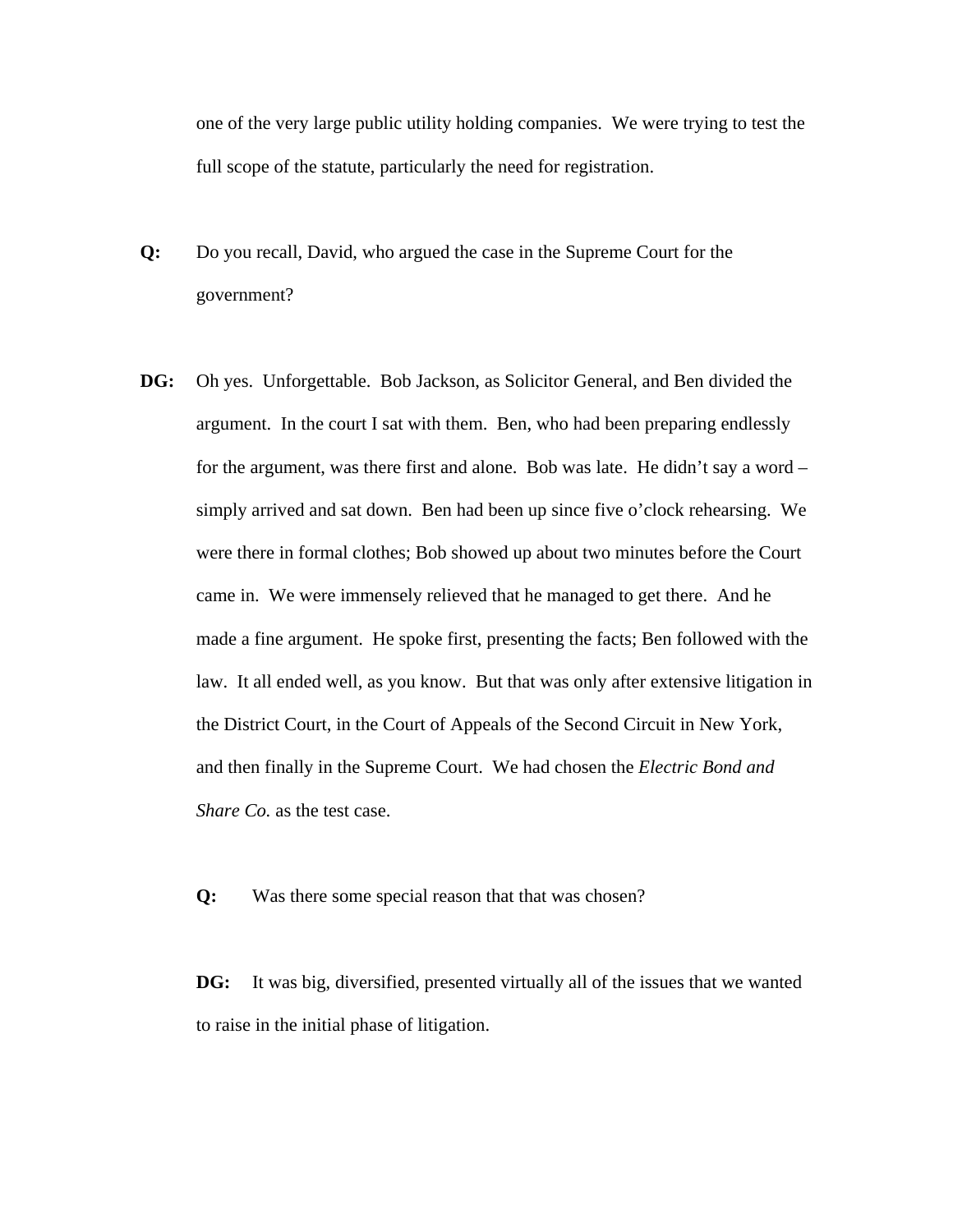**Q:** Did the challengers have any basis for attacking the constitutionality, in your view?

**DG:** They thought so. However, I think anyone familiar with the facts presented to the Court might have a different view.

**Q:** What was the view in the Commission and the government? Were you concerned that this raised very novel issues?

**DG:** None of us, so far as I know, had any doubts. It presented the critical issues that many of us had concentrated on in law school -- the need for a concrete factual issue. Registration didn't strike us as damage. Facts were stipulated and pulled together by a team of five or six people working in New York. *Electric Bond and Share* at that time raised – or would give rise to – almost all of the important issues embedded in the statute, including ultimately the "death sentence" for third tier utility holding companies.

**Q:** Do you happen to recall which issues the challenges were particularly focusing on and attacking as raising constitutional issues that merited the Supreme Court to declare it unconstitutional?

**DG:** Certainly the third tier "death sentence" and, of course, they thought registration; but mostly it's too far away for me to recall without refreshing my memory.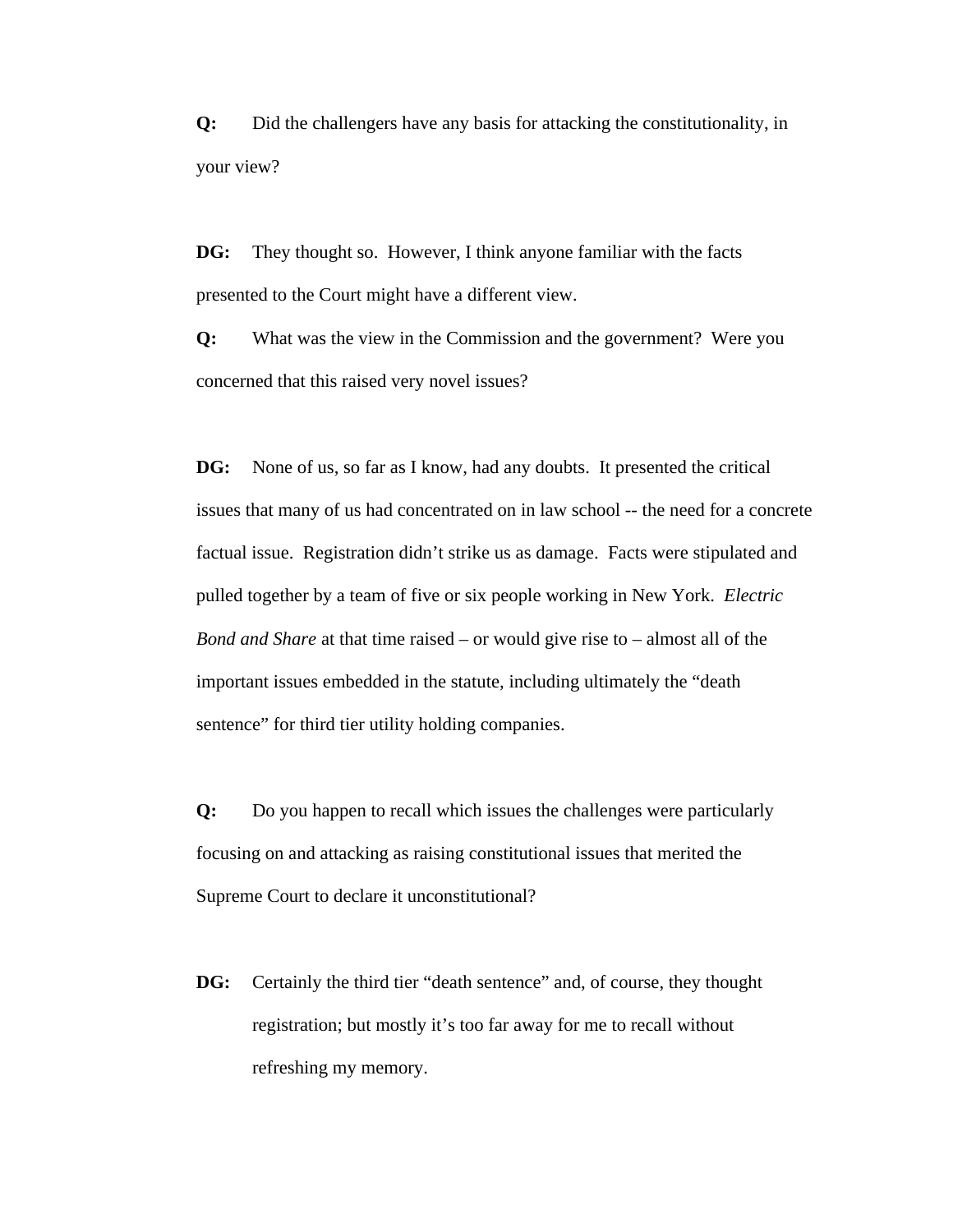- **Q:** Okay. Do you know whether President Roosevelt at all during this period showed any interest in the litigation or in talking to…
- **DG:** I have no knowledge about that.
- **Q:** Did you ever go to the White House with them?
- **DG:** Yes, but not with Ben or Tom. From time to time I was assigned to help Judge Sam Rosenman, at the time FDR's primary speechwriter. My modest role with Rosenman was checking and research.
- **Q:** Oh yes. He was the counsel to the president.
- **DG:** Counsel to the president, but not resident in Washington. He lived in New York, often visited Washington and generally stayed in the White House. I helped mostly with research for speeches. I think he was the major speech assistant for the president. There were many others, of course, who contributed, but my guess is that the president looked mostly to him.
- **Q:** How did you, at the SEC, become a participant in that, since it was really a White House function?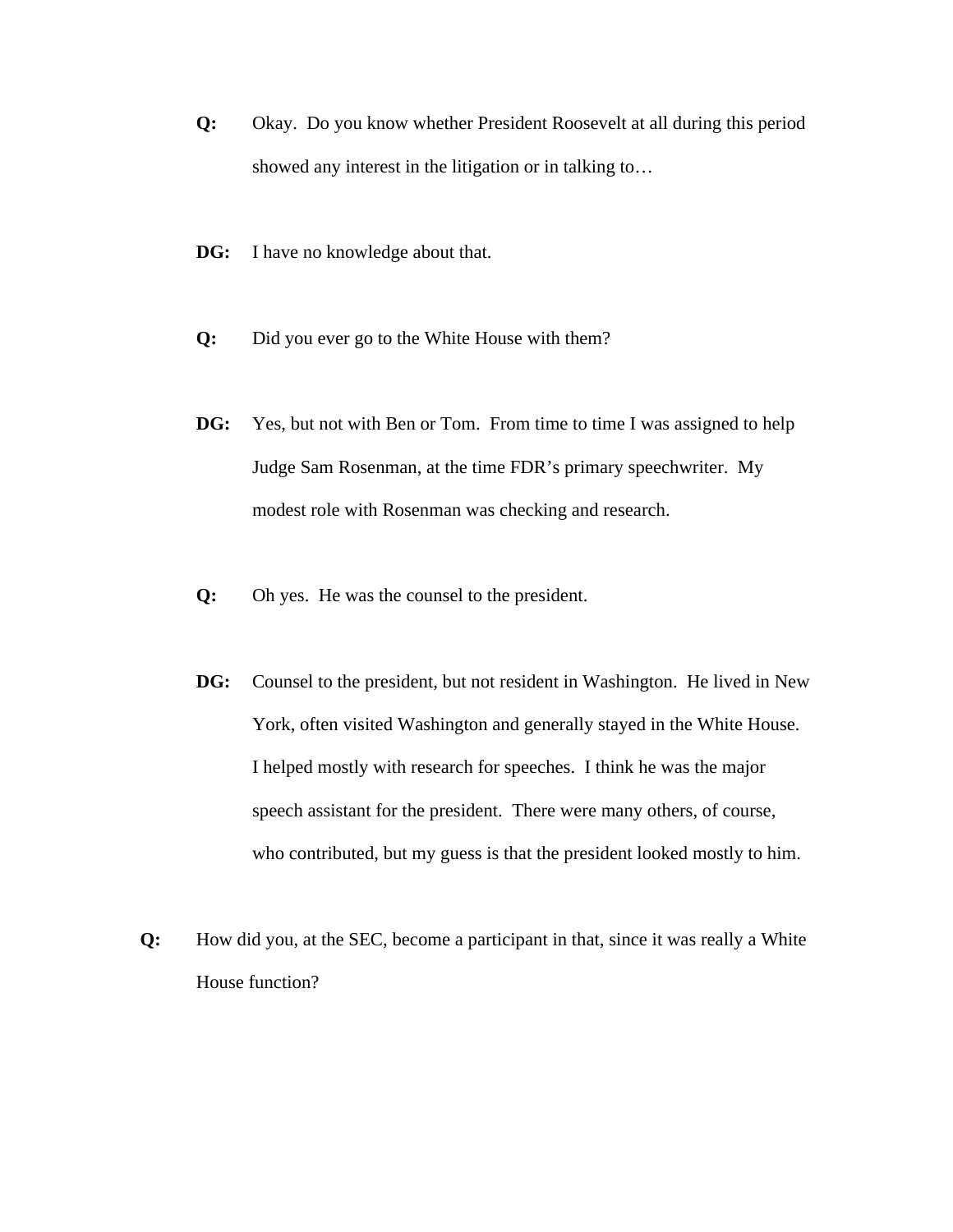- **DG:** Of course it was. The SEC then, as now (and not only the SEC, but other agencies and departments of government) lend people to the White House as needed. The staff of the White House at that time was extremely limited. There was very little staff. What is now an annex, that enormous building on  $17<sup>th</sup>$  and Pennsylvania Avenue, had some years before been occupied by the State Department and before that, I think, by the Military Departments as well. Before no members of the White House had occupied it; now it's occupied entirely by the White House.
- **Q:** Did you ever have any personal conversations with the president?
- **DG:** Not personal. One-on-one conversations certainly not but I occasionally accompanied Sam when he was called to talk with the President and sometimes joined in the conversation.
- **Q:** Did you have an active participation in the speeches that were being prepared by –
- **DG:** Mostly research and fact checking with occasional and limited interventions or suggestions.
- **Q:** When you were there with Rosenman, did the president have participation with him?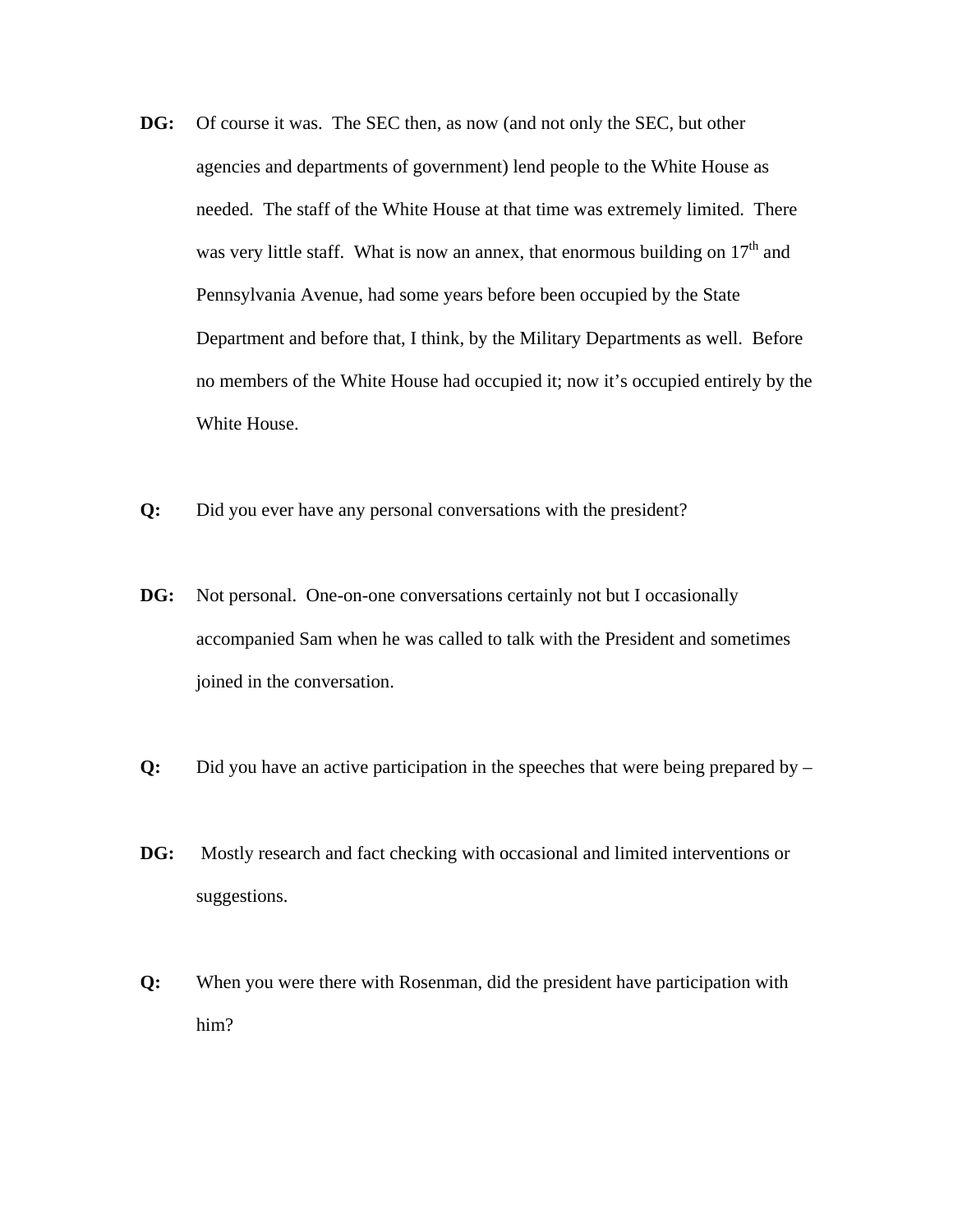**DG:** Yes, many exchanges. Often the president came in with notes – what he wanted to say and why – and he would outline his thoughts for Sam who would comment or offer suggestions. There might then be a brief discussion between them regarding length, release dates, checking with interested government officials etc.

**Q:** Did any of these relate to the support of the securities legislation?

**DG:** I don't recall that the president made any reference to the SEC but there may have been some. The three major pieces of legislation were much in the news.

**Q:** With Cohen and Corcoran, what was their relationship as individuals to each other?

**DG:** Warm, close, intimate, absolutely loyal to each other; each deeply respected and enjoyed the other.

**Q:** Were they compatible? Warm, friendly?

**DG:** Intimate, closer than brothers, each treated the other with the utmost affection and respect. Tom was perhaps a more skillful writer than Ben, but Ben was more analytical and original. Tom contributed to basic ideas as well and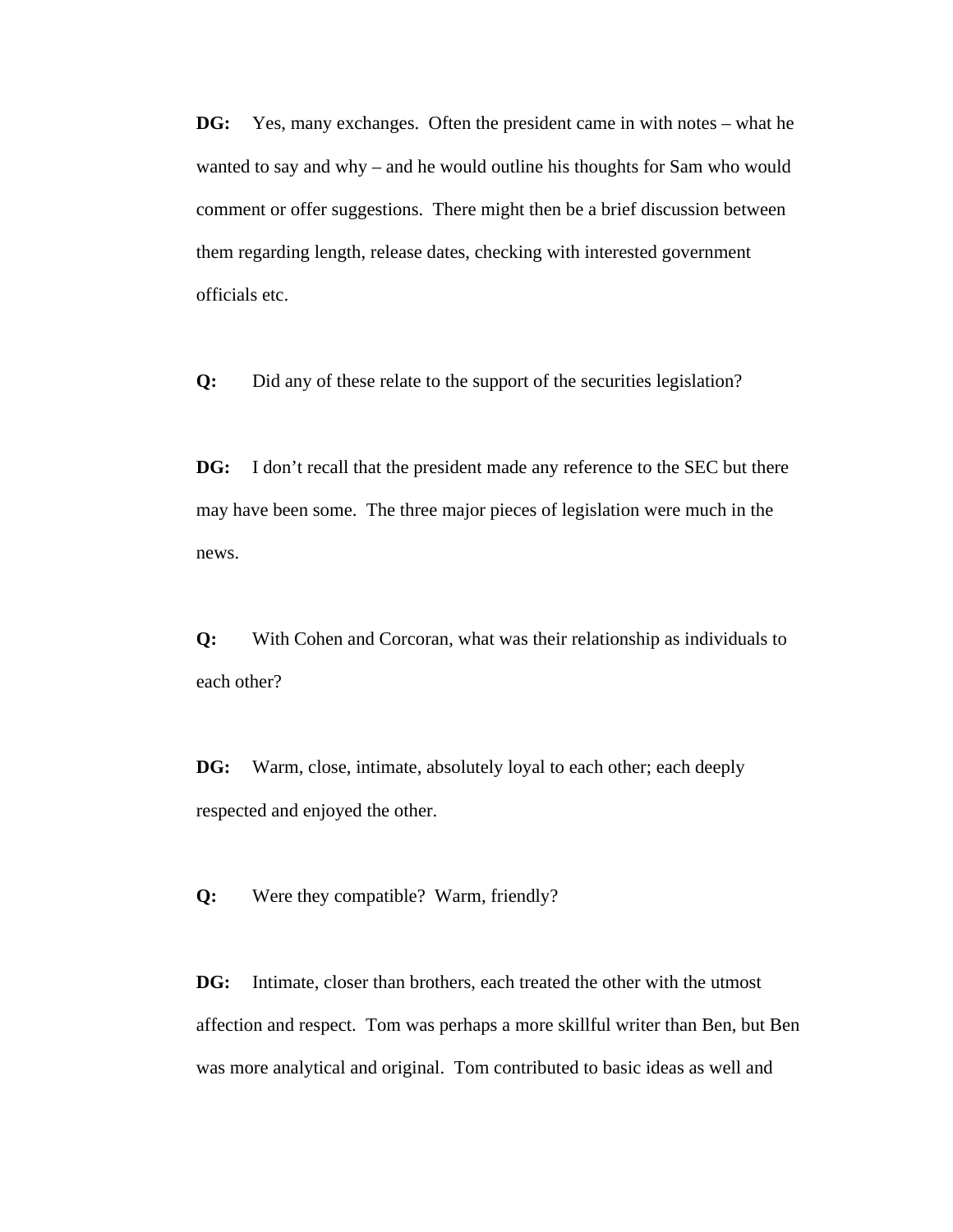certainly was the better politician but Ben shaped what emerged and almost always was the dominant intellectual force within the team. I remember when *Time* magazine carried their pictures as Men of the Year. Tom was portrayed more as political hatchet man. When the President had an unpleasant action to take on the Hill or within the Administration, Tom delivered the blow and used the hatchet. I believe that was unfair – he did much more, substantively as well.

- **Q:** Were there any particular people in the Congress who were supportive of the SEC's programs, that you remember?
- **DG:** I don't recall. I'm sure there were.
- **Q:** After the constitutionality of the act was confirmed…
- **DG:** The '35 Act.
- **Q:** The '35 Act. There was a question of implementation of the provisions of that act. My recollection is that there was a substantial move under Section 11E, the Voluntary Reorganization Provision…
- **DG:** That's correct.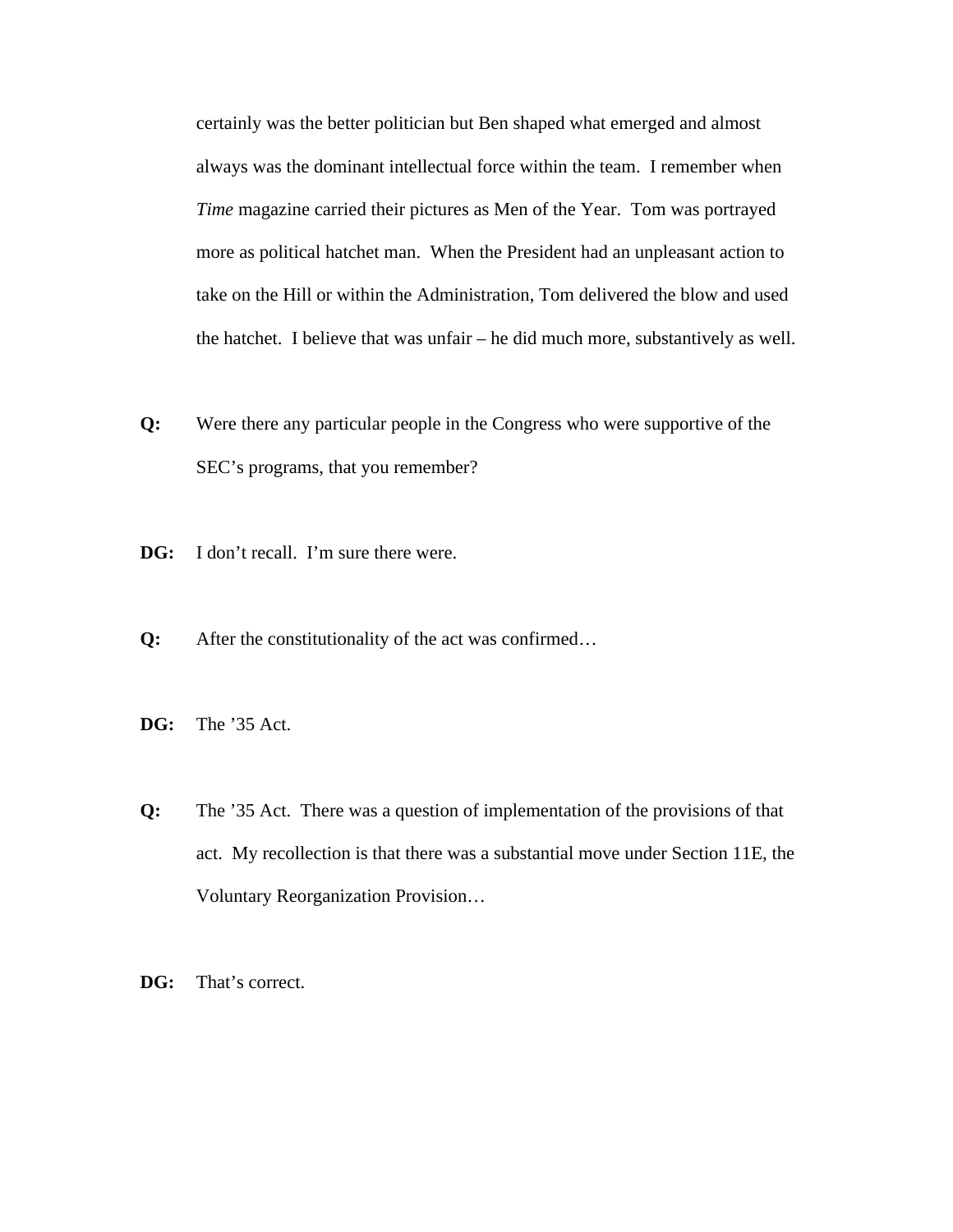- **Q:** … to do it. Do you have any recollection of how that worked and how the Commission was successful in pushing the companies to reorganize voluntarily?
- **DG:** Too long ago; after the 1938 decision, I came back to the SEC as an assistant to the Chairman, Bill Douglas. That lasted for a while; I worked closely with him primarily on opinions. Later I worked with the Public Utility Division under Joe Weiner and Abe Fortas but sixty plus years is more than my fading memory can overcome.
- **Q:** Was Douglas then the Chairman at that point?
- **DG:** Yes, but Douglas came on the Commission before he was Chairman, one year, I think.
- **Q:** Yes.
- **DG:** And he had been in charge of the Protective Committee study.
- **Q:** Right. That's correct.
- **DG:** And he was made Chairman after Jim Landis withdrew. This may have been late '38; I don't remember the date.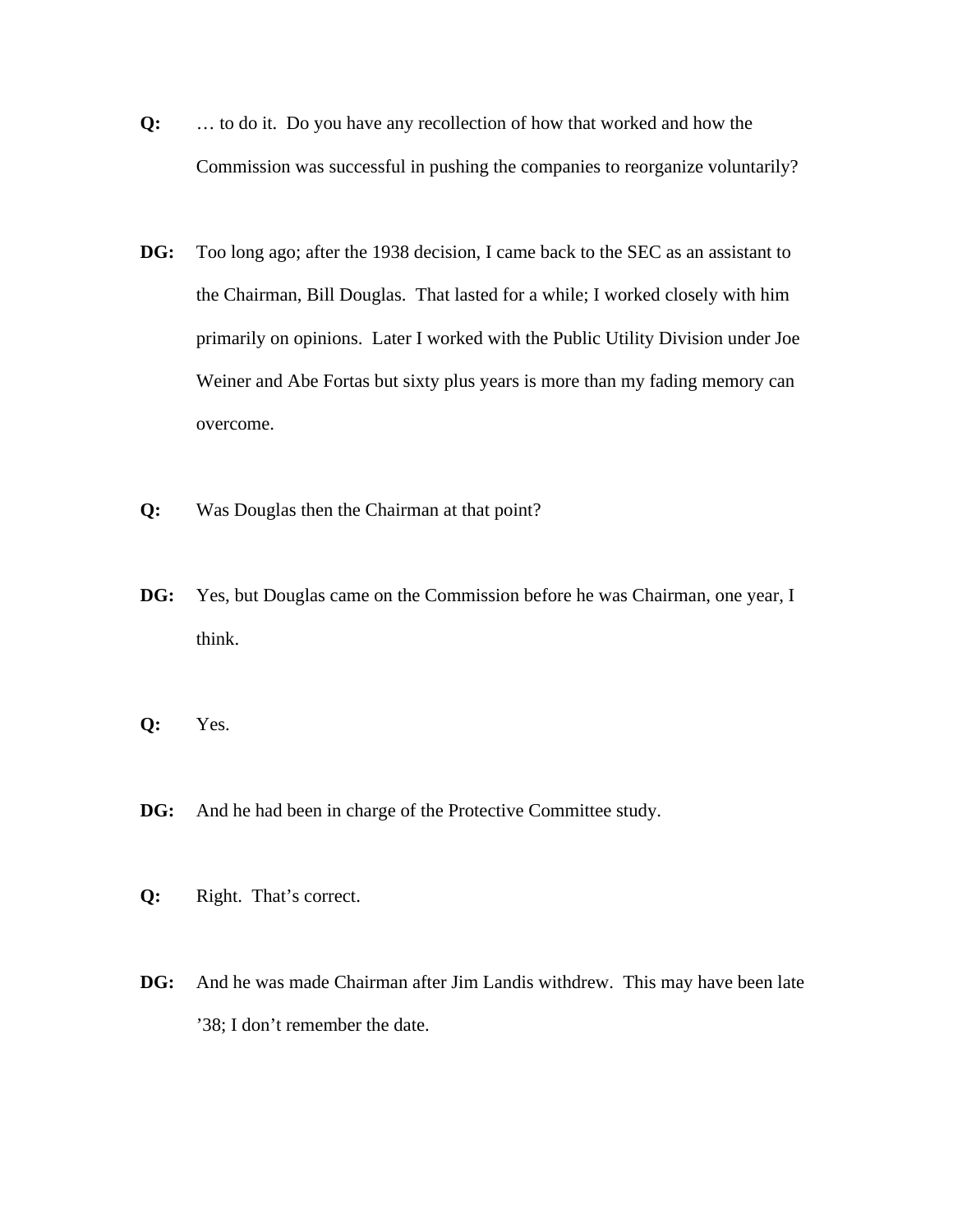- **Q:** Working for Douglas.
- **DG:** Yes I worked with Douglas and for a while with Leon Henderson after he became a member of the Commission.
- **Q:** Yes.
- **DG:** I was an administrative assistant; I don't remember the exact title.
- **Q:** How was Douglas to work for?
- **DG:** Complex and somewhat distant. He generally didn't explain precisely what he wanted. He spoke freely with me and all that, but he rarely explained carefully what he wanted done. That's an exaggeration, but it wasn't often that I knew exactly what it was that he wanted accomplished or how. I'd provide fairly rough drafts of memos or opinions – what I understood he had in mind – outcomes - and he'd go over the draft, tell me how he wanted it shaped or reshaped, then I'd revise.
- **Q:** Was he easy to work with, though?
- **DG:** Yes. Patient. He was a teacher. He had taught for years, both at Columbia and Yale; he had brought Abe Fortas, a former student of his with him from Yale. He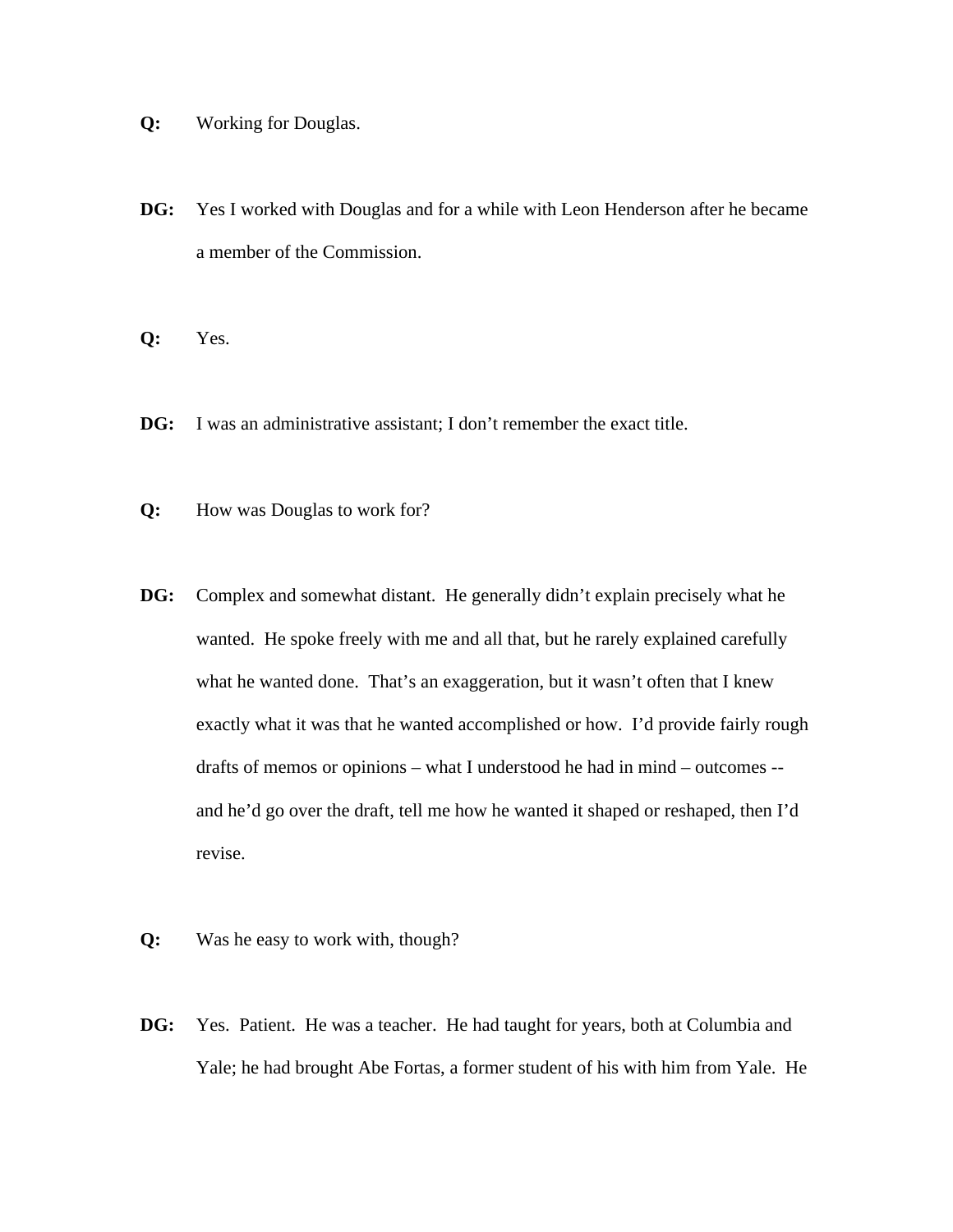also had a very good relationship with Commissioner Jerome Frank, who came to the Commission after Douglas became Chairman. Jerry had also taught at Yale Law School. Out of the offices, as host, he was warm, good-humored, often funny.

- **Q:** Do you recall the subject matters that you were dealing with in writing these memos for Douglas?
- **DG:** Again, too long ago for me to be exact. Nearly 65 years ago! Certainly most dealt with questions of law raised in cases before the Commission.
- **Q:** The study that Douglas did, was that the forerunner for the bankruptcy Chapter 10?
- **DG:** Less of bankruptcy and much more of the abuses of Protective Committees yet he did provide some bases for rethinking aspects of the bankruptcy law.
- **Q:** When he became chairman, did you still work with him?
- **DG:** Yes, for a while, until Leon Henderson came on the commission. Leon was new. He had been in the NRA and later served as economic advisor to the National Democratic Committee; he came to the Commission as an economist, but with very little background about the SEC. I was assigned to help orient him to the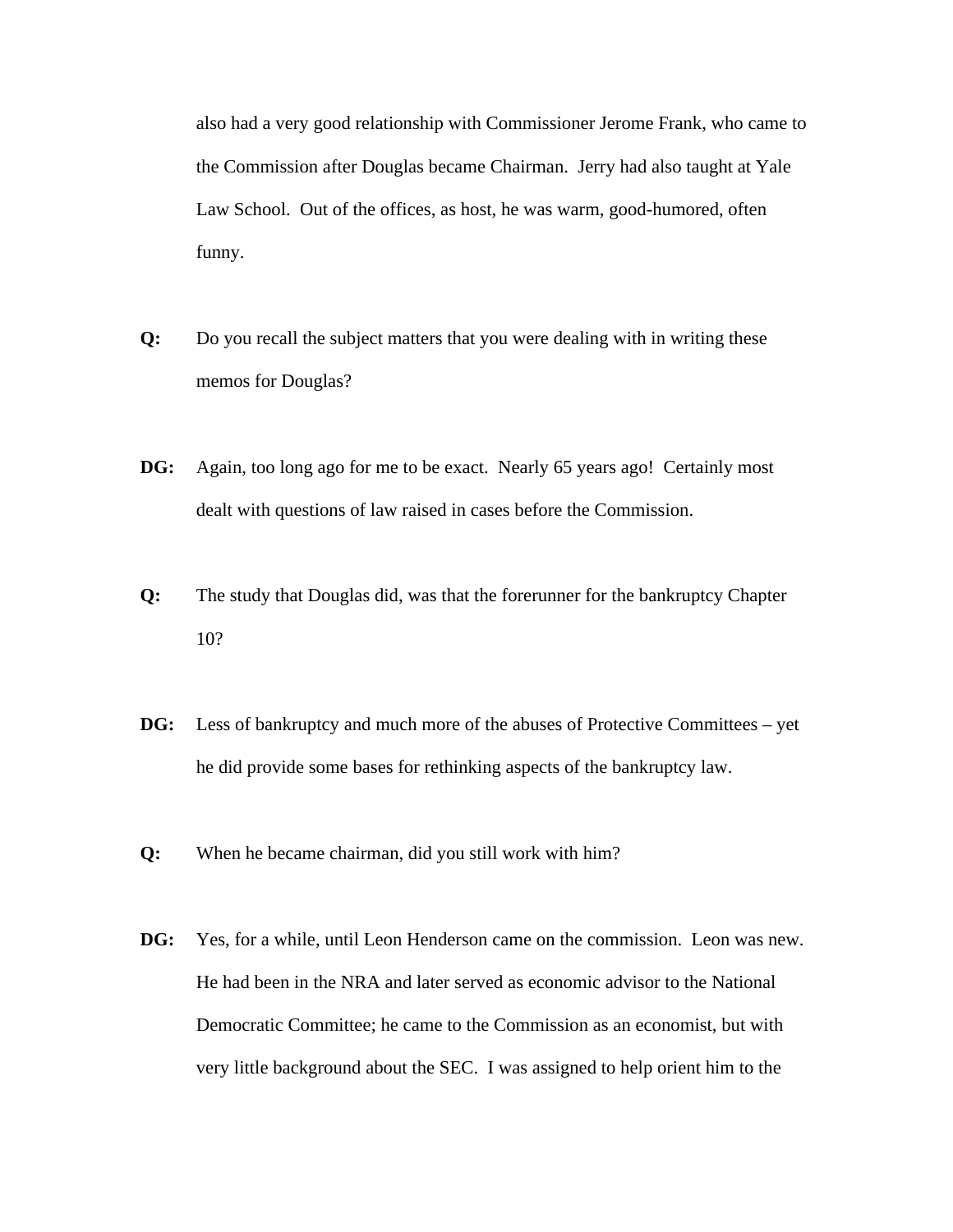work of the Commission. I liked him. He was quick and thoughtful, good humored and patient. We got along well.

- **Q:** What was the relationship among the commissioners and Douglas at the time he became chairman?
- **DG:** One has to take the commissioners separately with Leon?
- **Q:** Leon and the others.
- **DG:** In general, I thought it was excellent. I attended some meetings. So far as I can remember there were no controversies. There were of course differences of opinion about some cases. I thought Leon called the shots as well as the others.
- **Q:** What were the big issues that they were considering, do you remember?

**DG:** Well, I can tell you a story that illustrates some of the problems that did come up. We were dealing, I think, with the *Consumers Power Company* case with the offering and sale of bonds, the cozy relationships between some issuers and their preferred brokerage houses. Compensation, fees and so on were rarely exposed. Bond purchasers, as a result, paid unreasonably high prices. The SEC, all members of the Commission , thought that there should be a bidding process to avoid favoritism and corruption.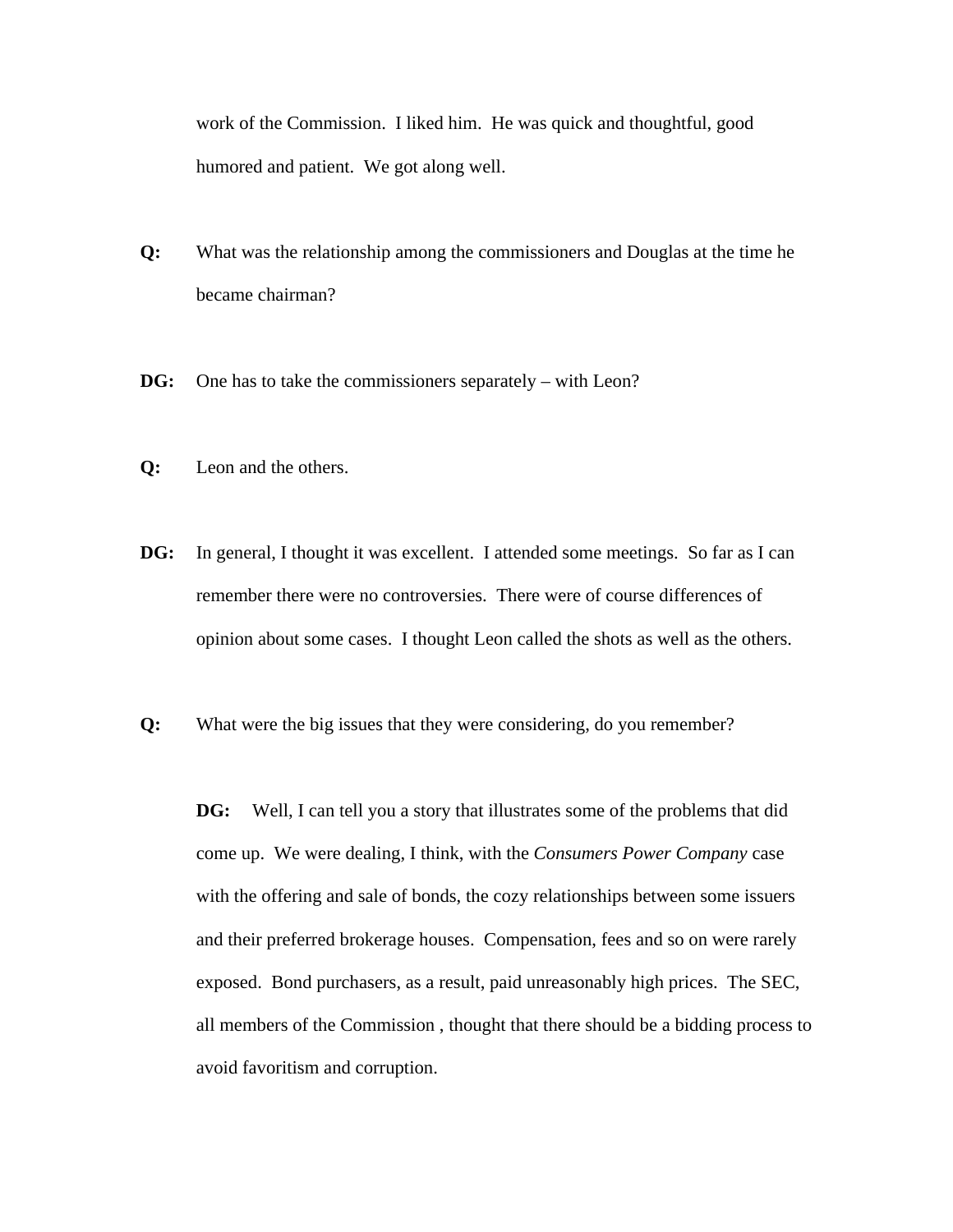I think it was Jerome Frank – your reference earlier to him brought this to mind: Jerry had drafted a long opinion calling for competitive bidding in the sale of bonds. Douglas asked me to help shorten it.

I must have spent several days on that, and got the draft down to perhaps twenty pages. I recall my final meeting with Jerry. I came in with a revision of his opinion; he read it, clapped his hands and said, "Boy, that's great. We'll put it in as a summary at the end of the opinion." [Laughter]. I don't recall now what finally was published but the two of them worked it out.

- **Q:** When you were at a Commission meeting, was there a very open discussion of the issues?
- **DG:** Yes. Free, open and uninhibited.
- **Q:** Were there any times when the White House might have sent over something that they were interested in that the Commission might have taken up?
- **DG:** Too long ago to remember. Never, to my knowledge.
- **Q:** Do you remember any political influence that some may have attempted to exert, including the public utility companies?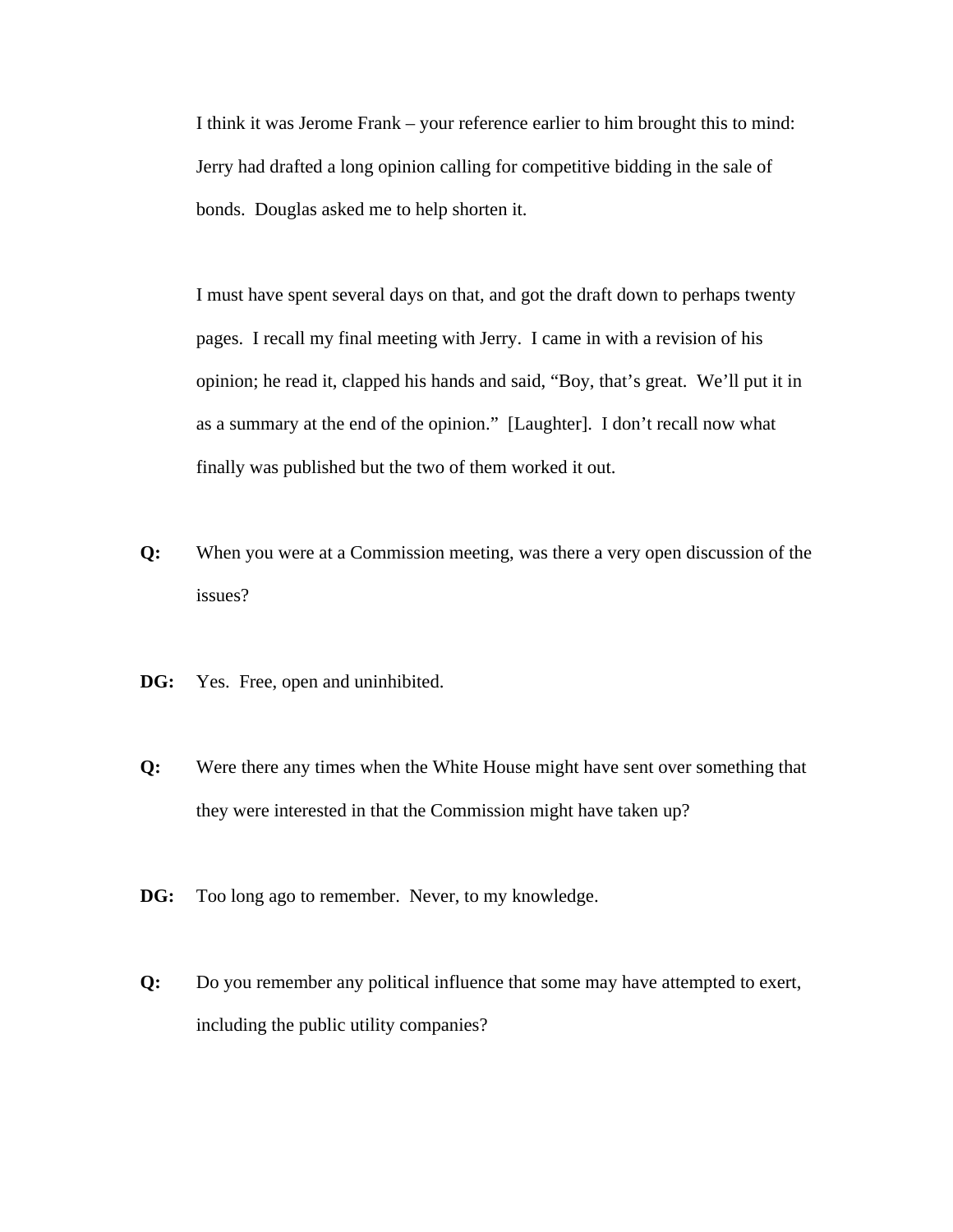- **DG:** If there was, I was not privy to it. Certainly lobbyists and lawyers were at work on the Hill.
- **Q:** You mentioned Jerry Frank, you mentioned Landis. Did you have much to do with Landis?
- **DG:** I knew Landis from Law School; when he became dean at the Harvard Law School, I saw more of him. Landis always struck me as a very controlled, steady and restrained person. I didn't know him as a Chairman as well as other Commissioners.
- **Q:** Did you have much to do with Abe Fortas?
- **DG:** Abe was a long-time personal friend throughout my life in Washington.
- **Q:** Did you work with him at all on things?
- **DG:** Yes, when he headed the Public Utility Division.
- **Q:** Public utility.
- **DG:** Public Utility Division. Abe was Joe Weiner's number two. When Weiner moved to the War Production Board Abe became Joe's successor.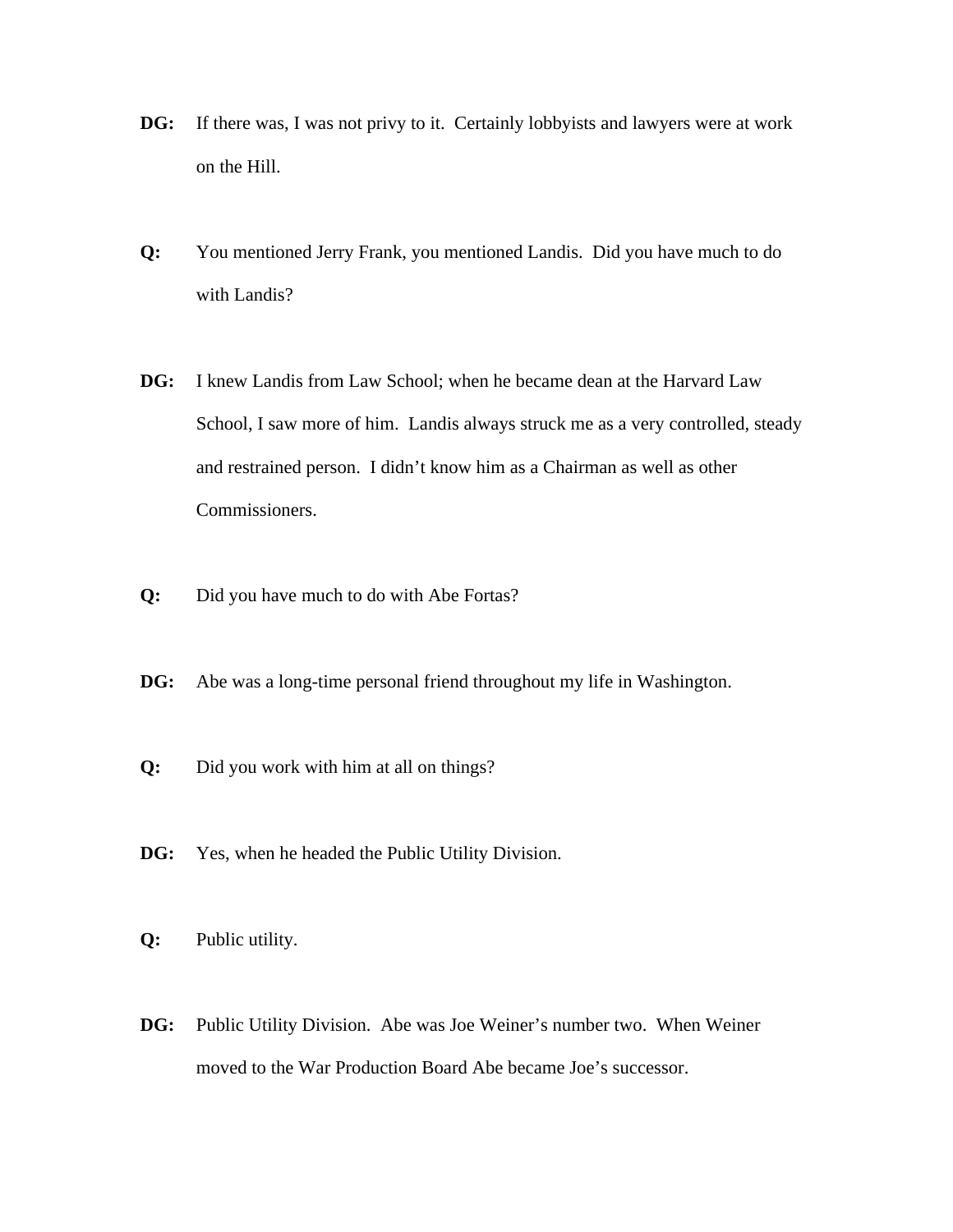- **Q:** Was Roger Foster there at that time?
- **DG:** Roger was there. Bright, seemingly a little shy and retired, but able, intelligent and a hard worker. I liked him very much.
- **Q:** Was Louis Loss there at that time?
- **DG:** Louis arrived I think about that time.
- **Q:** How about Milt Freeman?
- **DG:** Milt Freeman, then and until he died, was a warm and close friend and an immensely talented and tenacious lawyer. Then and since there have been many outstanding lawyers at the SEC.
- **Q:** Yes. Did you have much to do with him in the Commission.
- **DG:** We were friends, went out together; we didn't work closely but we did discuss many of our problems; however, I don't recall that I ever changed his view on any subject throughout his life.
- **Q:** How about Milton Cohen?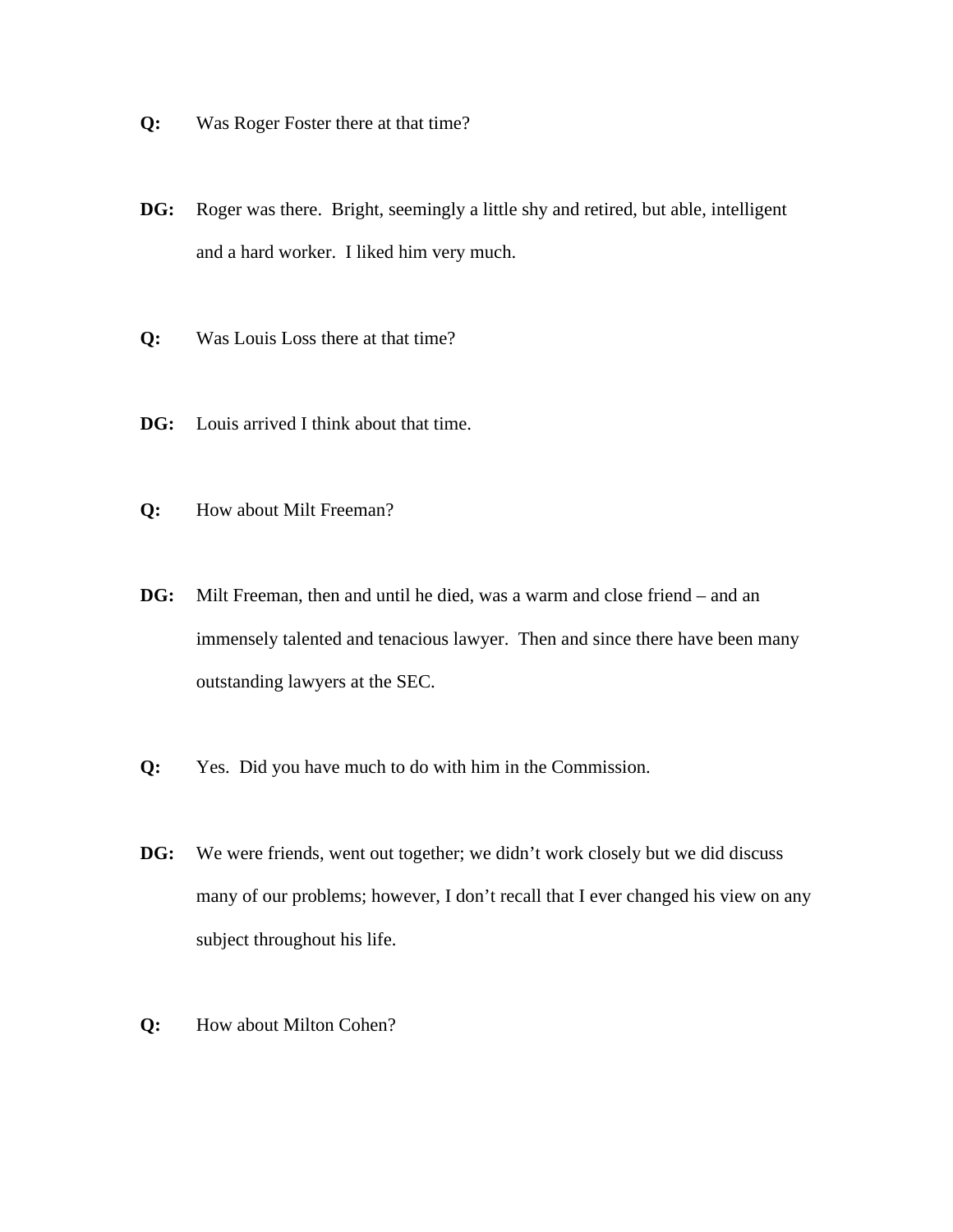- **DG:** Milton Cohen. We remained friends until he left us he in Chicago (after the SEC) Joe Rauh and I in Washington.
- **Q:** Was Milton then in the public utility division or was he somewhere else, do you recall?
- **DG:** I don't recall.
- **Q:** Was Milton Kroll there?
- **DG:** Milton Kroll I knew long before I came to work at the SEC.
- **Q:** From West Virginia?
- **DG:** West Virginia University. When he came to Morgantown, West Virginia, I was in my senior year, and living in a fraternity house. We recruited him for the fraternity.
- **Q:** Did he get to the SEC through you, or not?
- **DG:** I don't recall. I knew Milton very well; our wives lived together during WWII and his son is now working on the Hill.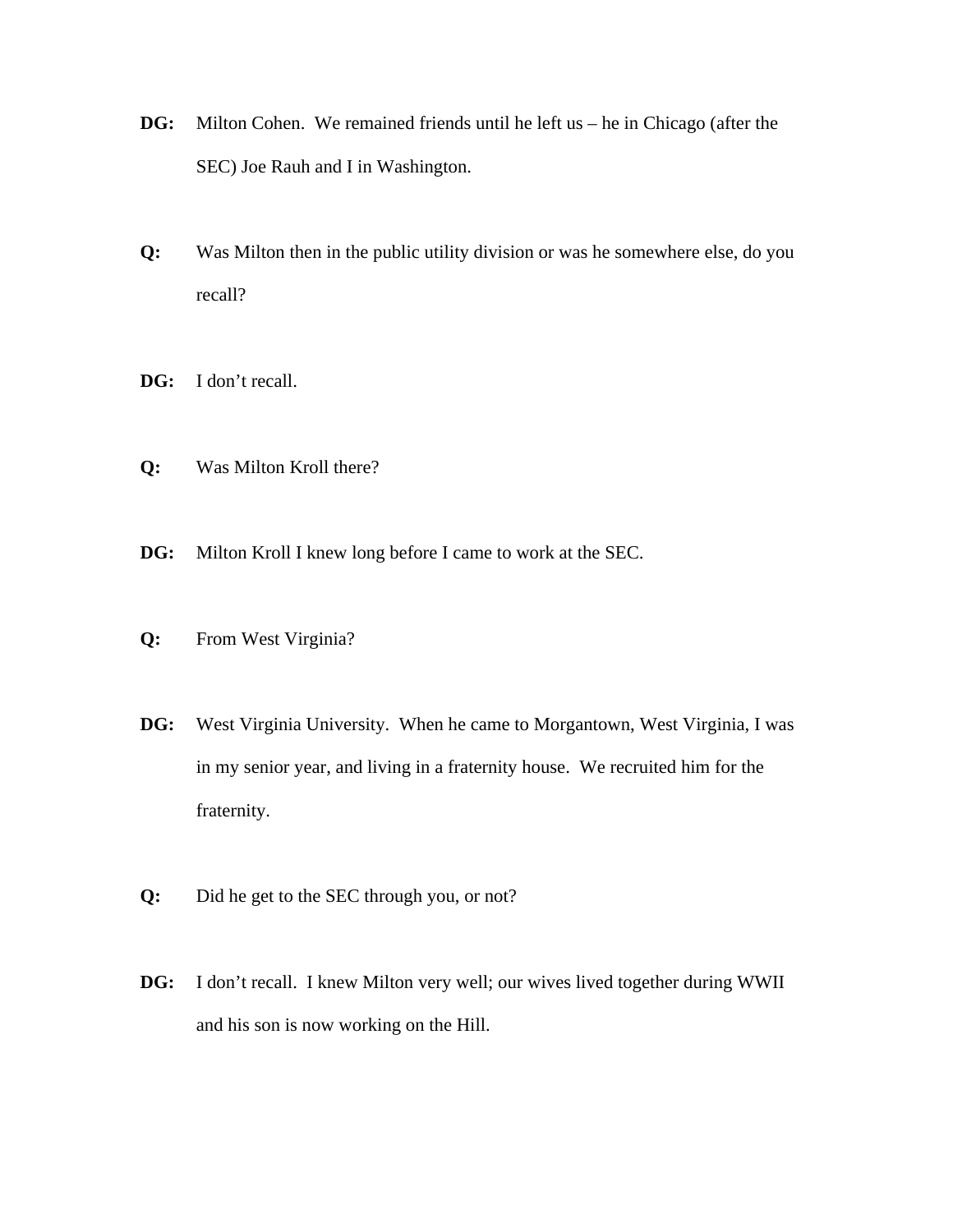- **Q:** Yes, I know. We gave you some questions before we met, and you made some notes. It would be helpful now if you just concentrated on the thoughts that you recorded in preparation for your interview. Hold for a second, David.
- **Q:** Okay, I think we're back on tape now.
- **DG:** I remember thinking, when I first came to the SEC, how well I could live on the compensation then being paid; we were paid well. I was paid \$100 a month, \$1,200 a year, when I first came in. It moved up, although never wildly.
- **Q:** Were you able, on that, to live alone, or did you share apartment space with others?
- **DG:** One, I didn't want to live alone; two, several of us shared a house.
- **Q:** Who was your roommate?
- **DG:** We shared a house at 1718 Q Street and each of us had a room; one or two shared a room.
- **Q:** Were they SEC people?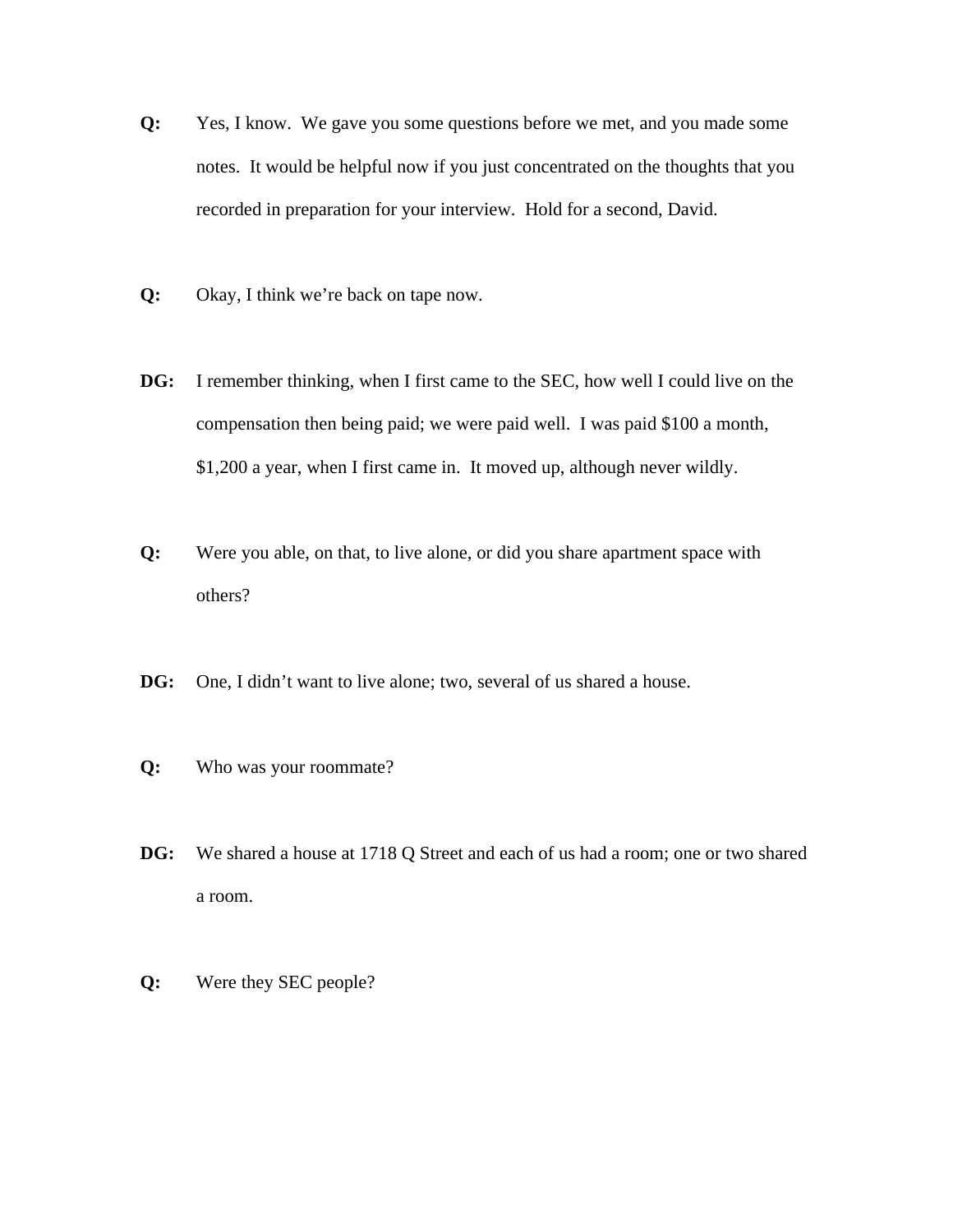- DG: From the Solicitor General's office; Treasury; from the SEC, Steve Osterweis in, I think, Research; Federal Reserve Board – and others.
- **Q:** Porter?
- **DG:** No, not Paul Porter, Paul Freund who taught constitutional law at Harvard for years was then in the SG's office. He and I worked together on the '35 Act briefs for the Supreme Court.
- **Q:** Did these people that you roomed with have any contact with you at the SEC and your work?
- **DG:** Only Paul Freund and only he on the '35 Act briefs. No, with others I had no official contact. SEC was not only independent, but much in the public eye. And we remembered the *Whitney* case.
- **Q:** Did you practice in the *Whitney* case at all?
- **DG:** No. Douglas himself handled the case, largely with Abe Fortas.
- **Q:** Abe Fortas?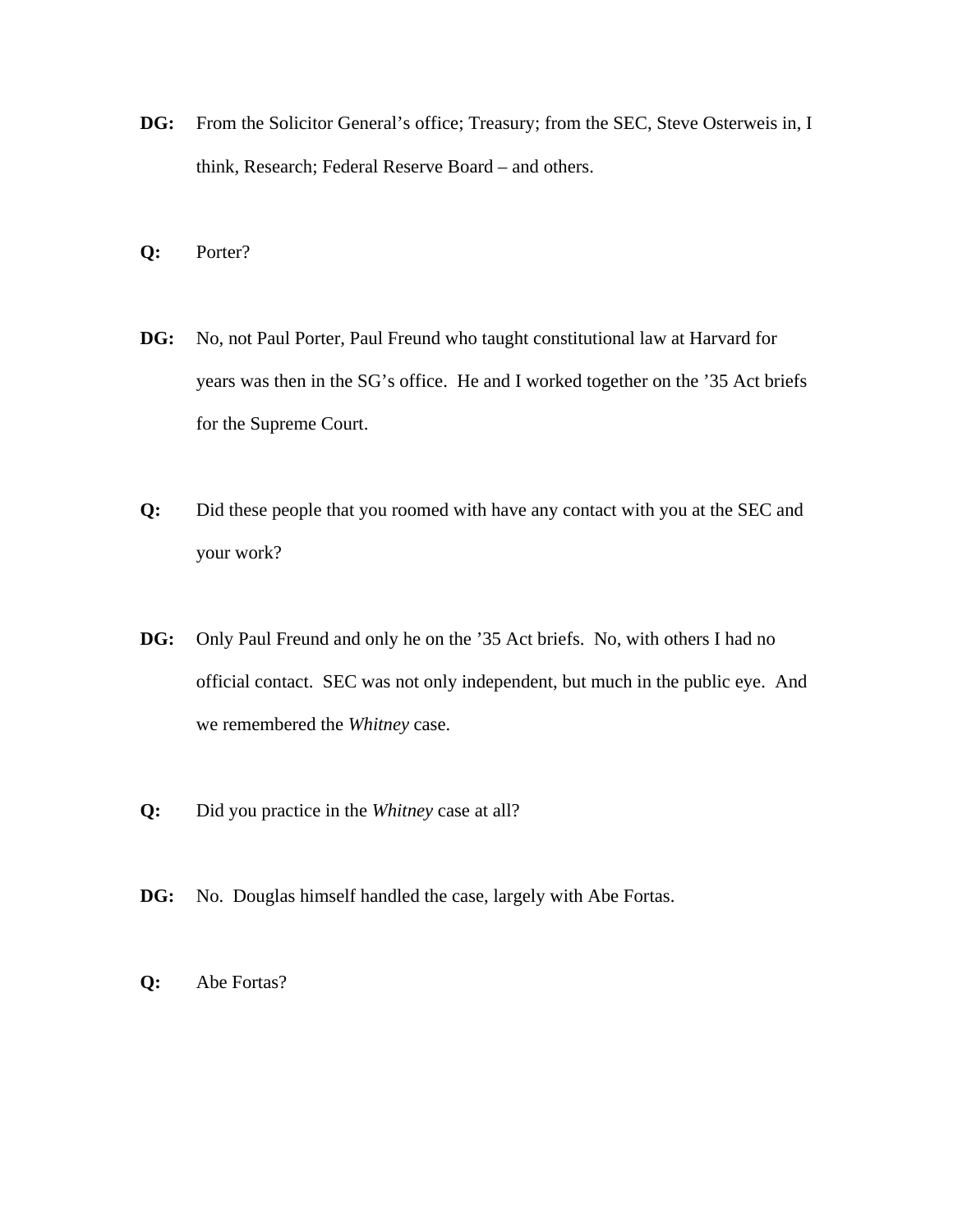- **DG:** Abe Fortas. They got some help from the General counsel's staff, but actually work on the case? Not at all.
- **Q:** How big an office were you in, in those days? How many people did you have in the general counsel's office?
- **DG:** I don't know. My guess is close to 2000 in the Commission overall; we occupied most of a building at 18<sup>th</sup> and Pennsylvania Avenue, now gone.
- **Q:** What was the camaraderie of the Commission as a whole? You mentioned it was the jewel agency in Washington. At the agency itself, what was the camaraderie?
- **DG:** An independent agency takes its tone, in my view, from the commissioners. Jim Landis was thoroughly business-like, practical, far from academic – specific, precise. Careful. George Matthews, short, stubby, bright, able, experienced in public utilities. J.D. Ross, a public power expert who spoke less than the others - but contributed as much. Bill Douglas, firm, foresighted, ready for a fight if necessary but tenacious, quietly hopeful for capitulation (and encouraged it) from the other side. Finally, Judge Healy from somewhere in New England; tall, gray – my own hair now – quite wonderful man, superb character, clean, straight, direct and effective. And good-humored. I remember one time when some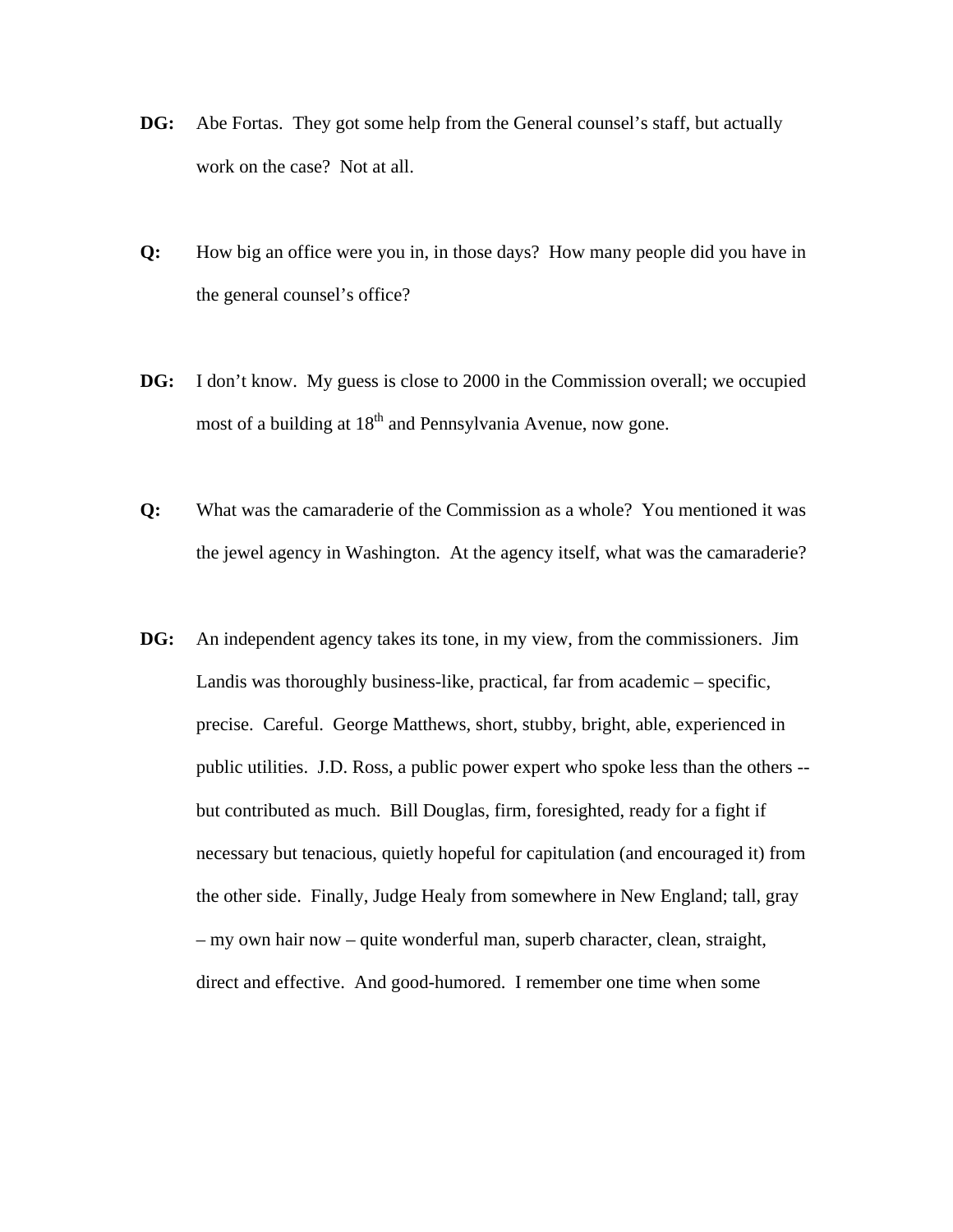of us were having lunch together. He was with us and toward the end he read us a paper that he had just written. It had to do with drivers who when behind you in traffic, blow their horns to have you move ahead – just before the light changes. He had us almost rolling on the floor with laughter. Somehow one wouldn't expect this from him. He had recorded his views, carefully working them out, about the kind of people who engaged in this impoliteness, their characters, how they were like to be at home, and how – ultimately – to deal with them. We liked the members of the Commission whom we got to know. Most of us who arrived in the early days used first names, they and we. There was a bond and mutual respect. It worked out well.

- **Q:** Can I interrupt you for a moment? Being at the Commission now, I think it's probably a very different place than it was in its inception. The question I have is, the relationship between the commissioners and the staff on a day-to-day basis, did the commissioner get actively involved in the day –to-day work of the staff?
- **DG:** I'd say no; they saw our work product and acted or reacted. Another story comes to mind. Once when I was at the Commission for a fairly long period without a break, Jerry Frank came into my office, sat down, and said, "Listen to this." He opened a book he had with him – a new biography about Roosevelt, the first Roosevelt.
- **Q:** Teddy Roosevelt?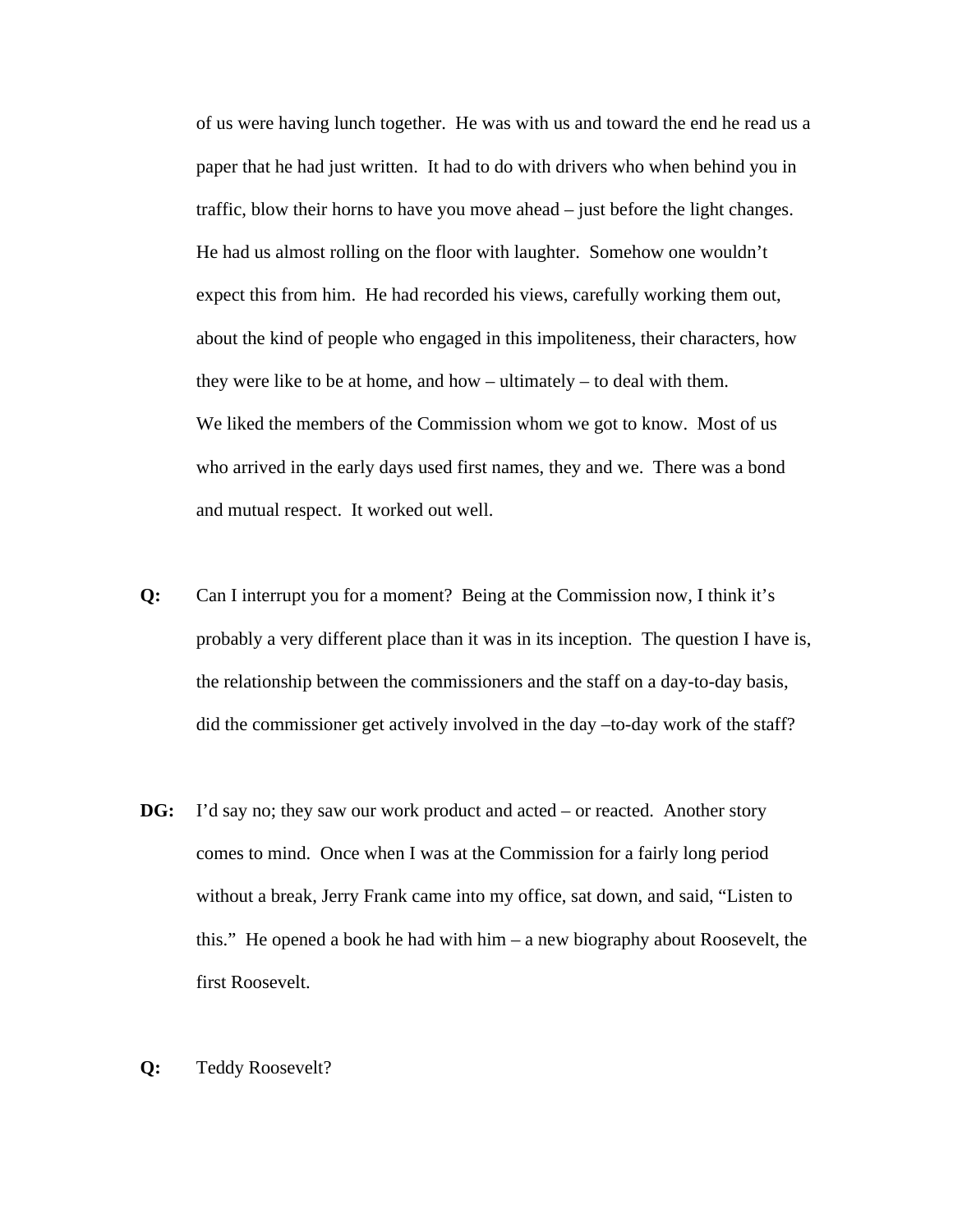- **DG:** Yes, Teddy. The paragraph was eloquent, effective, superbly written. The author has since (and recently) written a second concluding volume about T.R.'s life. T.R. was a hero of Jerry Frank's. To me he said, "Isn't that wonderful! See if you can't work it into my next opinion." I was delighted so I asked to borrow it for the quotation (and, besides, I wanted to read the book). Instead, he ripped out the page and gave it to me. The notion of ripping a page from a new volume was almost painful – indeed, shocking. Yet Jerry was always that kind of emotional spontaneous, warm and responsive man. I cherish his memory; we used to live in the same apartment house.
- **Q:** The first name and the collegiality that you mention continued in the Commission all through my career as well.
- **DG:** That I hadn't known.
- **Q:** Yes. That was always a way that you could walk into anybody's office, a junior, and they would listen to you just like you were the most expert person in the world, and give you such deference, never try to put you down.
- **DG:** No. All true before.
- **Q:** A very collegial atmosphere. But go ahead.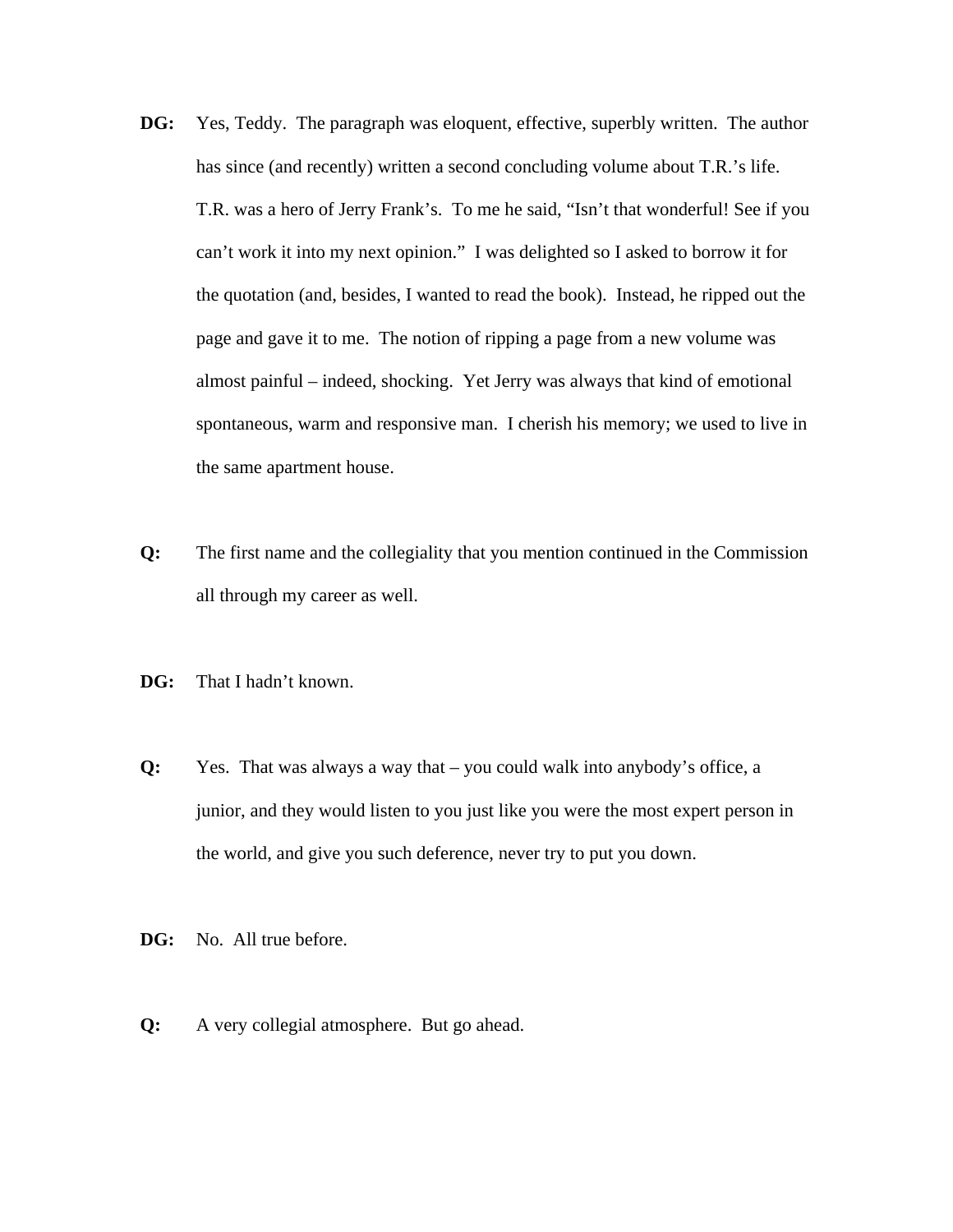- **Q:** During that period, people on the Commission were extraordinarily talented, dynamic and strong-willed. It must have been awfully difficult to get people like Landis and Douglas and Frank to sort of work together. They must have disagreed, didn't they?
- **DG:** They were all wise enough to realize that they had to work together. There were so many outsiders against the Five of them. They had to stick together. The Commission was much needed. What had happened on the securities exchanges, what had happened in the securities markets – a disaster had occurred and was worsening. People were being destroyed: some who had suffered committed suicide. The country was frightened, sober and subdued – and in some ways the Commission reflected that atmosphere. Some of the incidents I still recall may be amusing, but those who worked there at that time knew that the product of their work was needed.
- **Q:** I gather there was a feeling that the agency had a tremendous challenge to bring the country into some sort of stabilization or some sort of growth in terms of economy and the capital markets and that sort of stuff.
- **DG:** That's certainly true. It's not that responsibility weighed on us but down deep we all knew that what we were doing was important and that it had to get done as fast as possible. When we finally had secured the '35 Act and the litigation was over, my own involvement with the Commission began to be limited. Toward the end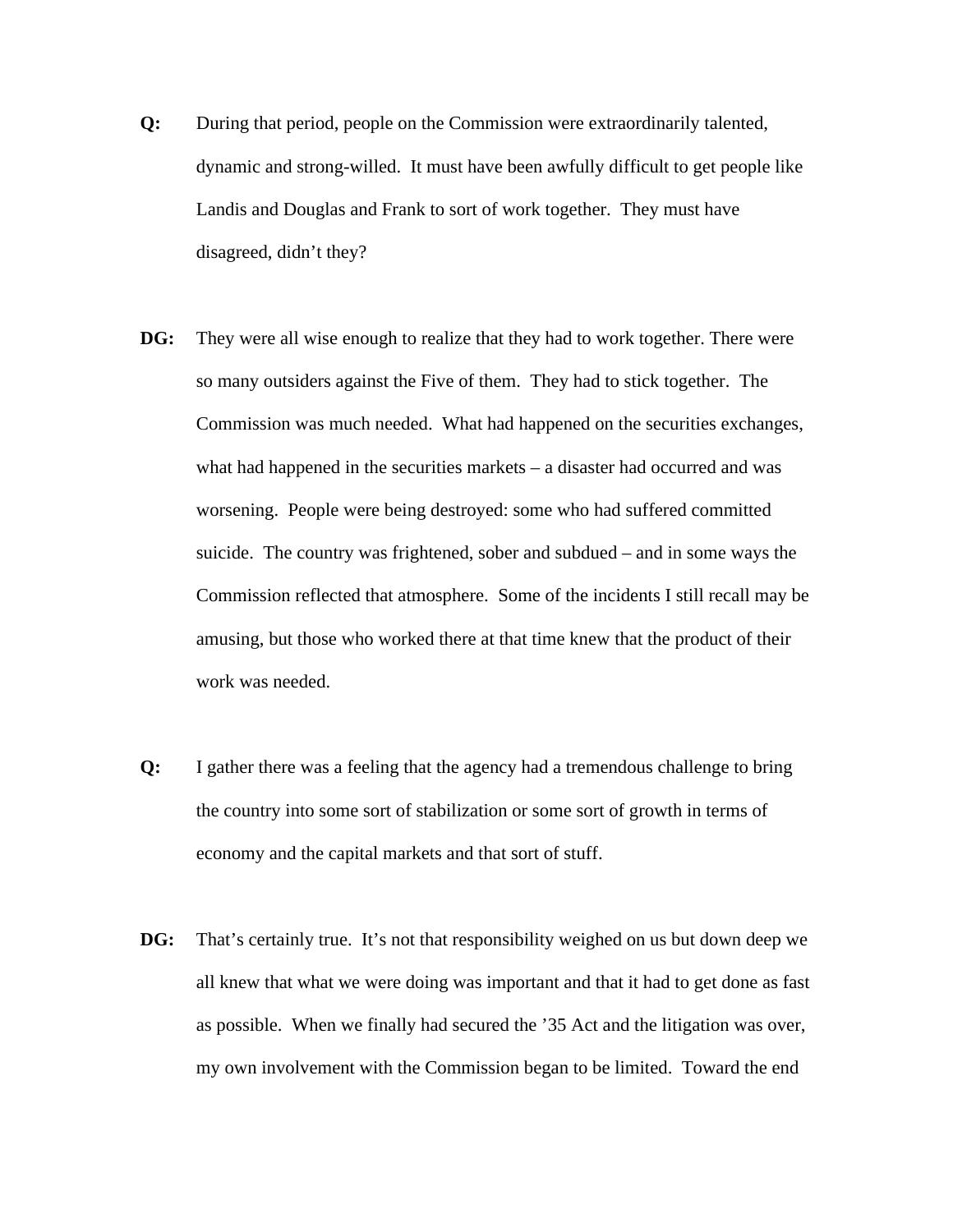of that period, I was working both with Henderson and with Douglas. Brandeis had resigned from the Court, I think, in January of '39. Dreadful things were happening in Europe. To replace Brandeis on the Supreme Court Ben and Tom worked endlessly for Douglas. Most of the nine old men were still there; only one, I think, perhaps two had been replaced.

I felt early on that Douglas would make it. I remember being sent with some material to Senator Borah, a westerner. It was essential that the West be represented on the Court and Bill had to be seen as a westerner – although he had been born in Minnesota, moved West with his parents as a child and ended in his teens in Yakima, Washington. Yet he'd spent most of his adult life in New York and Connecticut. So Ben and Tom persuaded Borah to consider the matter. Borah, a quintessential westerner, finally spoke out in the Senate about WOD's close ties to the west, his interests in the west, his commitment to the west, his love of the west. Borah christened him a westerner, at least for purposes of the Supreme Court nomination.

**Q:** When you went with Douglas on the Court, were you the only clerk that he had?

**DG:** Each member of the Court, including the Chief [Justice] had only one clerk.

**Q:** Do you recall any matters that came up there that were related to the SEC that you had some…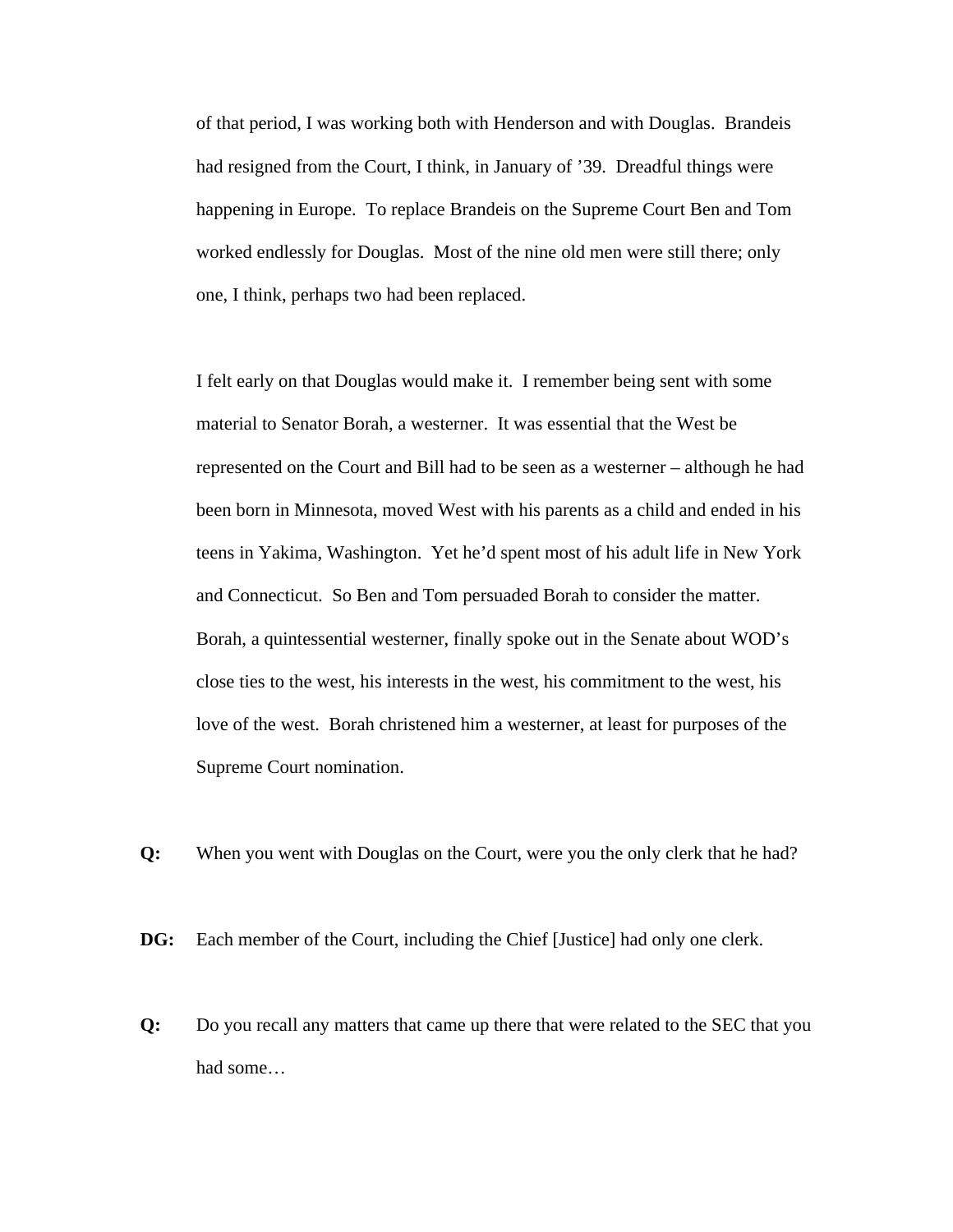- **DG:** No—but I remember (and suffered) each of Douglas' opinions that he produced that year. He wrote every word himself. Occasionally, I'd try to edit or he'd call me for a memo; the fact that we had known each other was a big help. At the beginning he knew very little about the mundane, day to day operations of the Court and, at the beginning, I'd search out answers for him including the location of the robing room.
- **Q:** I understood from some stuff that I read that he used to sit at the when they were having an oral argument, he'd be writing the opinion right there on…
- **DG:** I know he took notes and recorded ideas; that story, if true, began to circulate long after I left. But he, unlike the Chief – worked very hard on his opinions. One day he sent me with some papers to Chief Justice Hughes. I think it was an opinion about which he had some questions carefully enclosed in an envelope. I knew Hughes' secretary who suggested, that I "go into his office and sit in the back until the Chief Justice was finished." I did go in and sat in the back of the room near the door while this immensely impressive man was dictating into a machine what I believe was a first draft of an opinion. I couldn't hear anything clearly but he seemed to focus first on facts, then law and then combine the two for a conclusion. When he finished he called me to his desk, I spoke briefly and then left. He struck me as the model of a Supreme Court Justice intellectually and the perfect figure of a Chief Justice.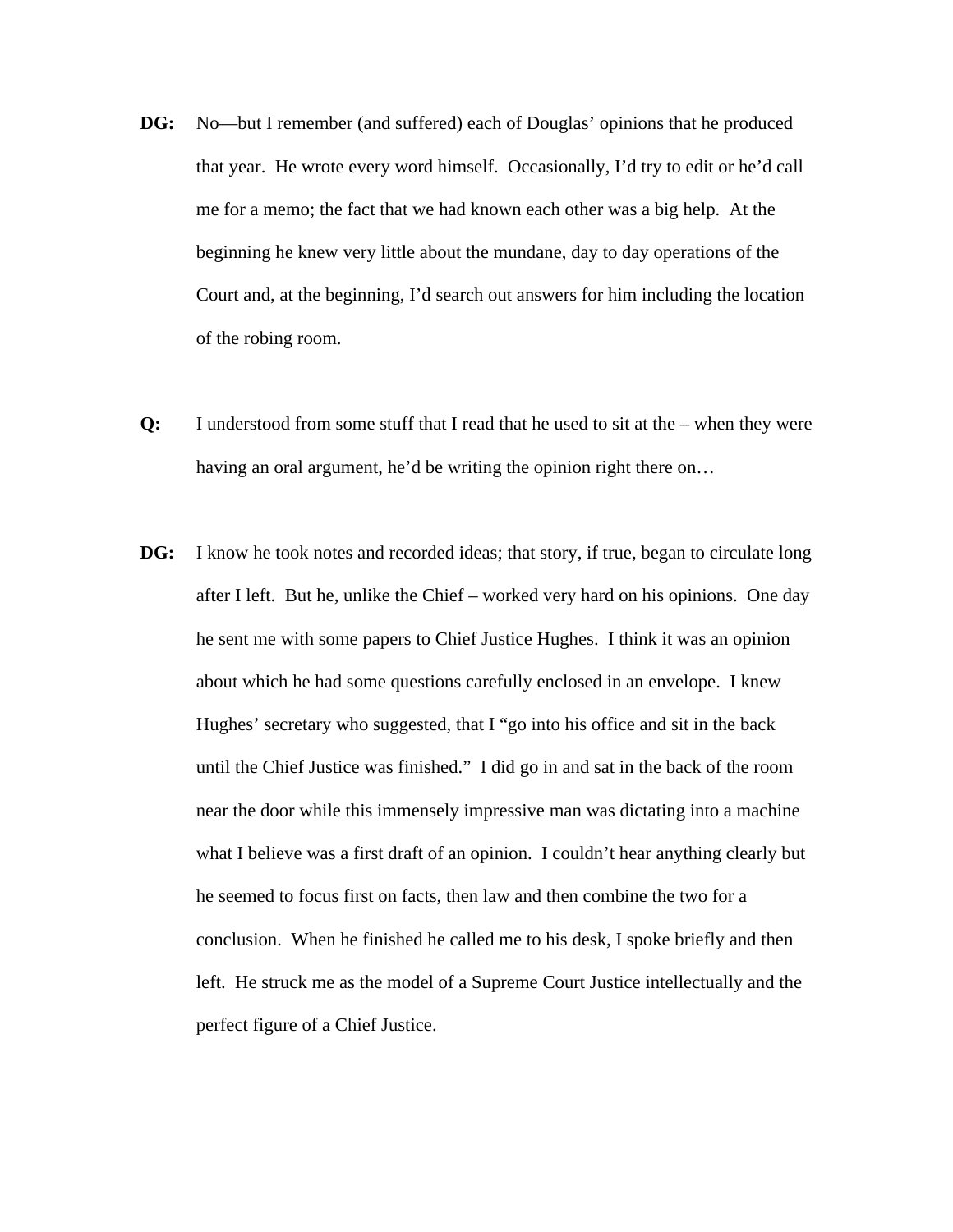Felix was on the Court, when Bill Douglas arrived. They seemed to get along very well at the beginning but problems developed toward the end of the year that it's best not to talk about. Most differences, there, I think, arose from clashing personalities, not legal issues. The Court of course had more serious problems at the time, but the two men always seemed to manage these.

For that first summer, after he reached the court in April, Douglas had borrowed a summer home from the then Secretary of Commerce – I've forgotten his name – on a little island in the St. Lawrence Seaway. I went there after he was settled and worked with him on petitions for *certiorari;* that took almost all of our time. There are different arrangements today but then every justice felt obligated to review every petition. I read petitions all day every day, all summer. Towards the end of the summer, the Justice told me that Thurman Arnold and his wife were coming to visit. After they arrived, one night, at the end of the month, sitting on the ground around a fire -- Thurman, his wife, Bill and I – Bill's first wife, Mildred, came running to us out of the house shouting, "Germany has attacked Poland – war!" We were shocked and, for a couple of hours remained outside speculating what it would mean, how long it could last, where it would go, whether we would enter the war against Hitler.

The next day I began thinking about what I should do. Douglas had asked me to stay on for the new court year. I felt it likely that we'd be in the war before long.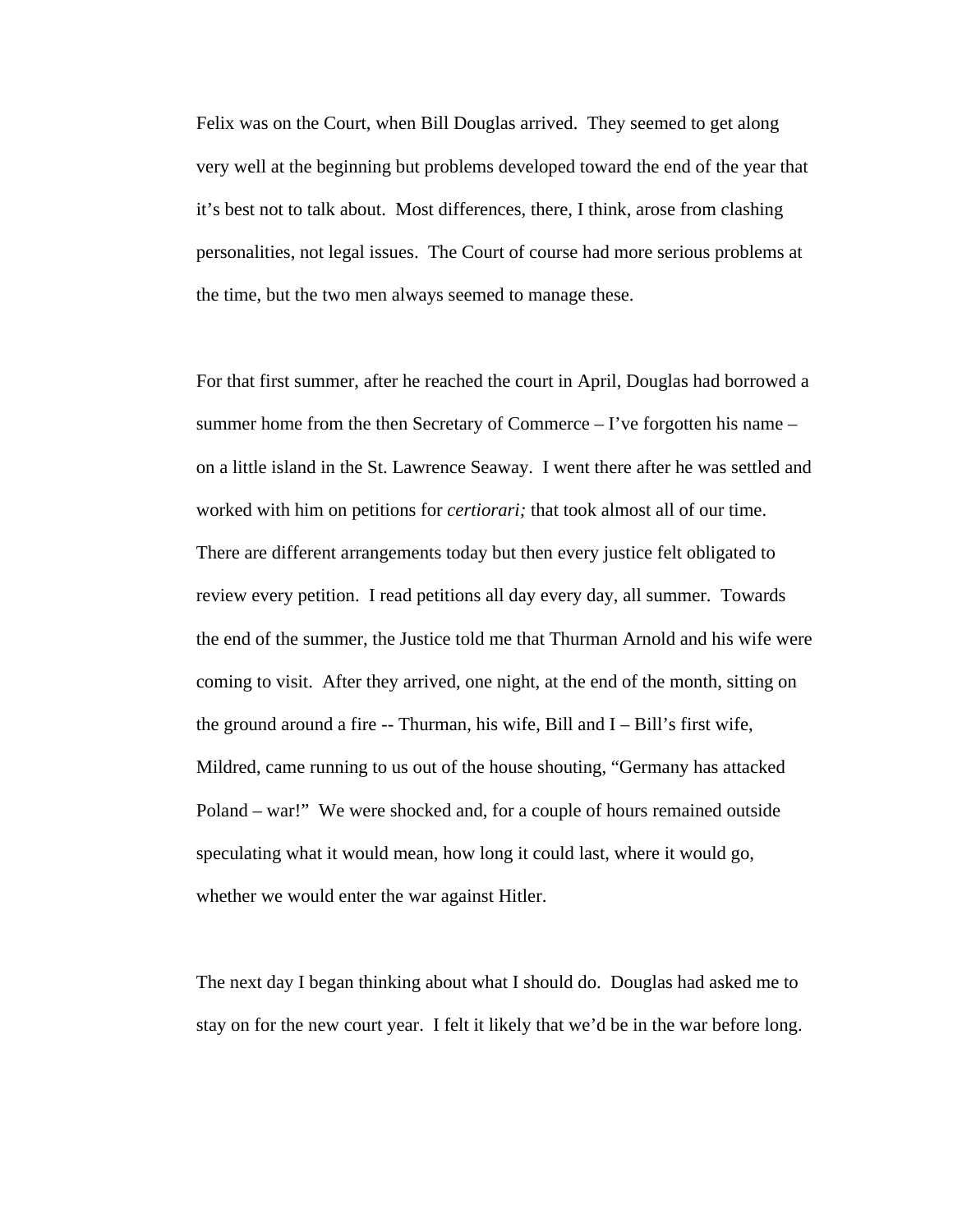It seemed impossible that we'd permit the Germans to take over the rest of Europe. There was as yet no indication that Europe could stop him. They seemed to be walking over Poland. The next morning, after Thurman and his wife had left, Bill and I spoke about the fall. It was then that I said to him, if he could make the necessary arrangements without too much trouble I'd like to get involved in the rearmament effort that I felt was inevitable. His reaction: "Let me think about it and I'll let you know later today." He made some telephone calls and released me. I drove back to Washington.

There I spoke first with Leon Henderson. He was serving on a joint commission of the Senate and the House with some other members appointed by the president.

After the '36 election, many ugly charges had been made against FDR, particularly by wealthy individuals and many larger corporations. The Administration had launched this commission to reexamine the impact of the antitrust laws on big business – and politics. Was the concentration of industry dangerous and excessive? All seemed to be assaulting FDR with a single voice.

Leon had the idea that the Administration might be able to persuade the chairman of the Commission, Senator O'Mahoney to consider converting the Committee from an antitrust examination into the preparations needed for rearmament. That's what in fact happened.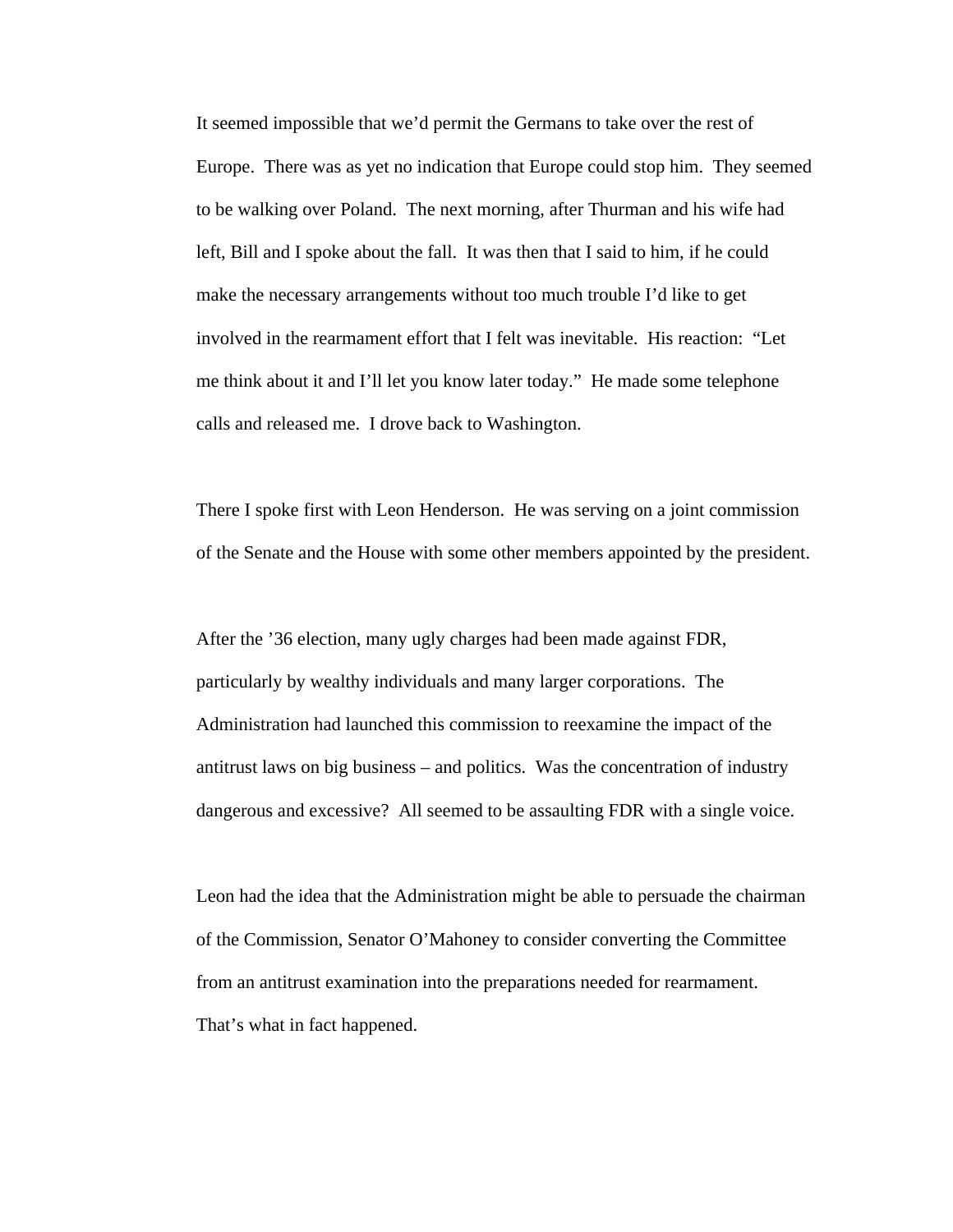- **Q:** You made some notes. Have you given all the information that you made in your notes? Why don't you take a minute to look at them, see what you can add.
- **DG:** Not long after that, I began working with a fellow named Leo Cherne, and the man who much later headed the CIA for President Reagan. What was his name?
- **Q:** Bill Casey.
- **DG:** Bill Casey. Bill Casey and Leo Cherne.
- **Q:** You worked with him back then?
- **DG:** Yes, on the legislation needed for rearmament. Bill, Leo, myself came up with a draft bill, that was sent to the president. A couple days after he got it, he decided that he was going to revive a Committee Organization that had been used in World War I. We had known nothing about it. Our work may have had some use but we were totally surprised.
- **Q:** Was this all done in secret, or did people know you were working on this?
- **DG:** No, it was simply quiet. I mean only that there was no thought of secrecy or publicity about it. FDR's look back at WWI precedents, when he was with the Navy in Washington, required the Administration to set up an organization that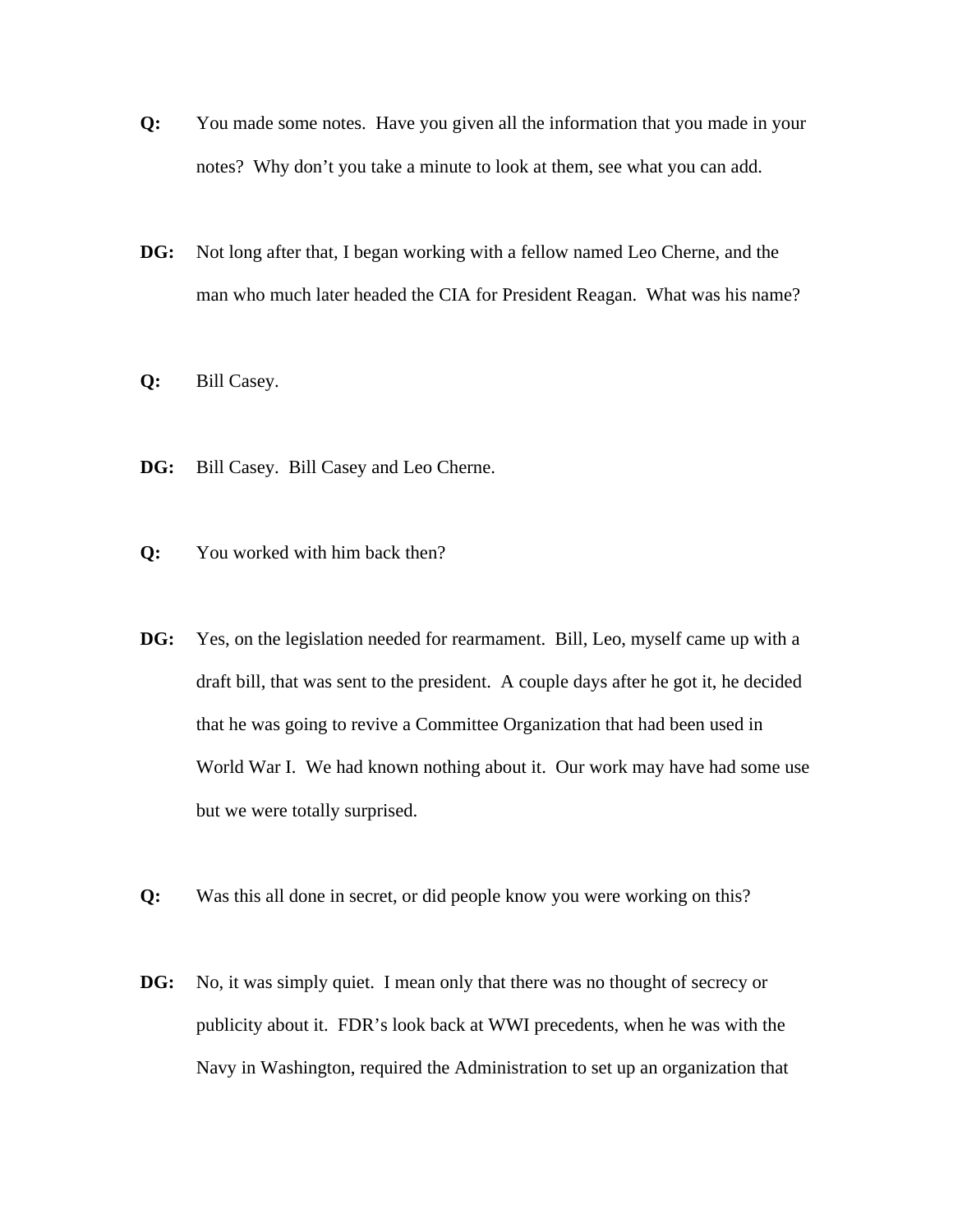separately represented labor, consumers, raw materials production, manufacturing, avoidance of inflation and economic stability, and so on: the National Defense Advisory Commission. FDR appointed Leon Henderson to head the economic stabilization anti-inflation work, and Leon asked me to join him as counsel. The entire group operated with funds provided by the Office of Emergency Management.

- **Q:** Do you have anything else in your notes that you want to…
- **DG:** I remember Milton Katz; Alan Stroock, the second general counsel; David Saperstein; Harold Neff and Baldwin Baine. I also remember, with affection, Walter Loucheim, Gerhard Gesell, Chick Kaufman, Martin Riger, others – all of whom I wish were in government today. Landis resigned in September '37. These are all names and personalities that still come to mind. I'm not certain about what and how they all did. But I do remember them, how hard and effectively they all worked and how they got along – with almost total collegiality and in service of the public interest.
- **Q:** People have said that that was a tremendous change for the Commission, because Landis' views of regulation were very different than Douglas', that Douglas had much more of an activist hands-on kind of philosophy.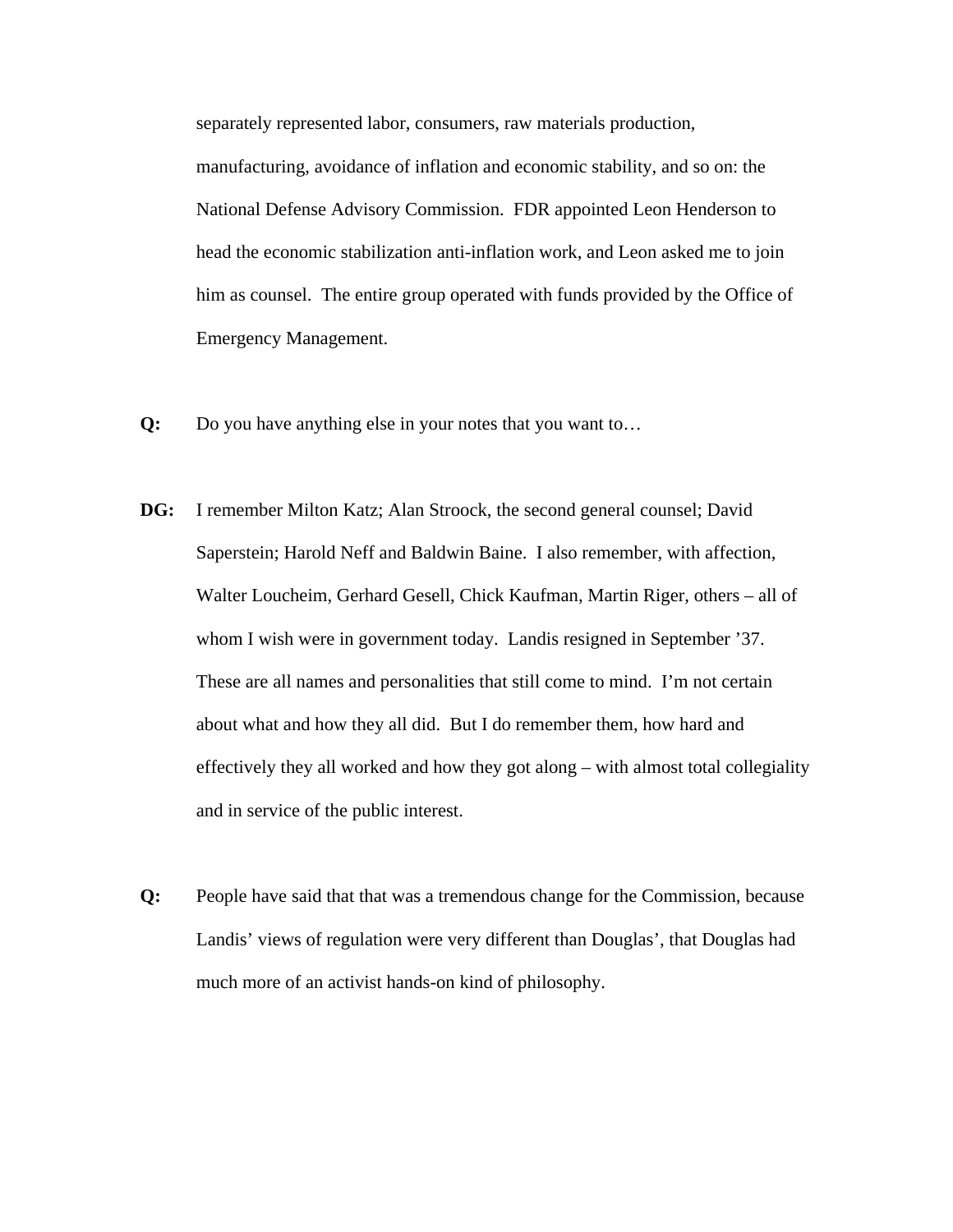- **DG:** Douglas had been shocked by and had headed the *Whitney* investigation. He had seen it firsthand, and learned a lot from the *Whitney* case that permitted – and perhaps required -- a tough hands-on stance. Remember he had taught in this area both at Columbia and, for years, at Yale. He wasn't a novice even before the *Whitney* case. He was expert – familiar with the law and what in fact had happened under it.
- **Q:** Did you have much relationship with Douglas after you left him over the years? Did you talk to him on occasion or frequently, or not?
- **DG:** Frequently. I was part of the group of lawyers that defended him when an attempt was made to impeach him while he was on the Court. I saw him as often as possible throughout our lives and during his illness.
- **Q:** During that period, were there any SEC matters that resurfaced that you may have talked about with him?
- **DG:** None that I recall. He was focused on the Court and its work. On vacation he wrote books.
- **Q:** Okay. Do you have any other questions? Well, that's fine David. You did a good job.